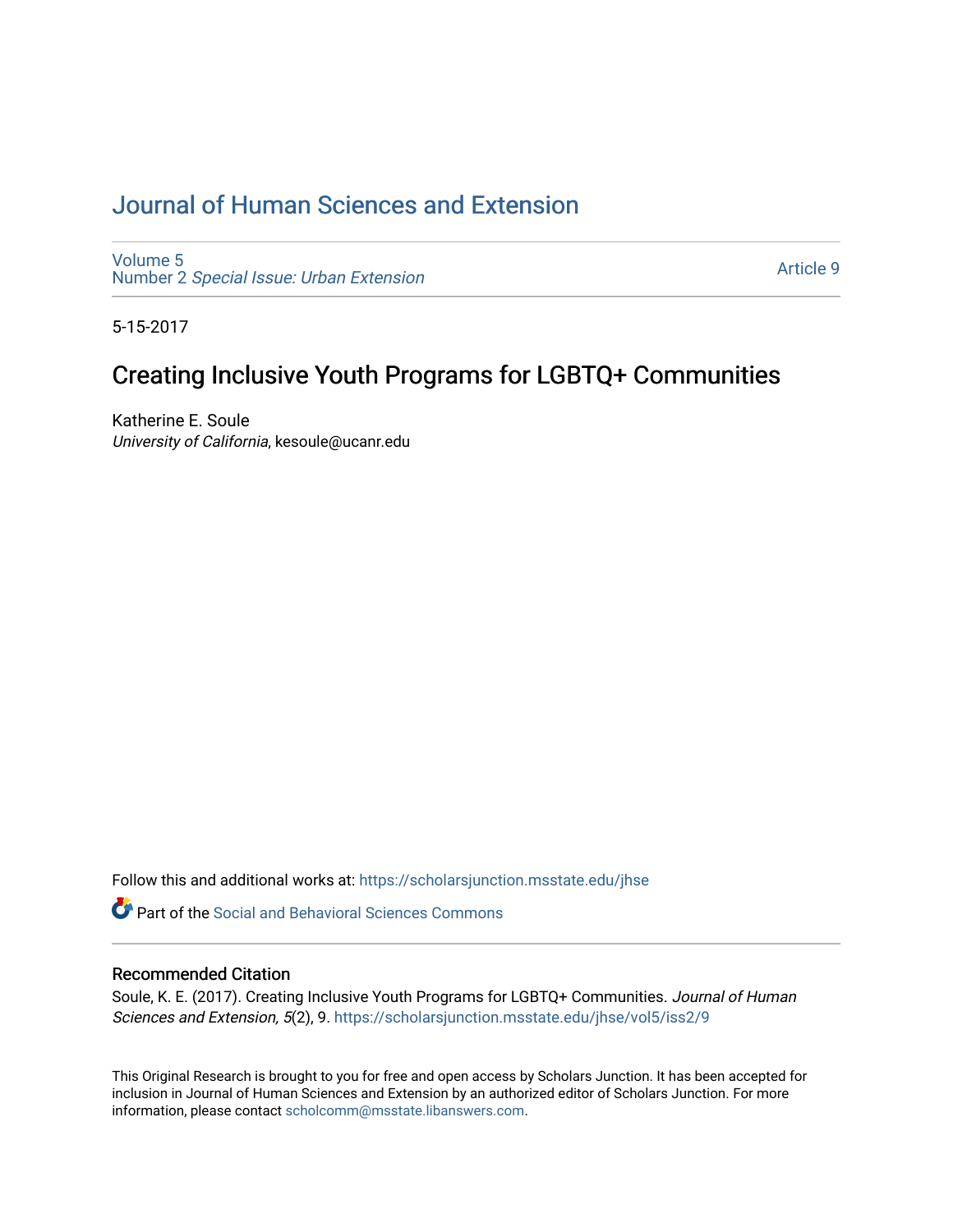## Creating Inclusive Youth Programs for LGBTQ+ Communities

### Acknowledgments

The author would like to acknowledge Drs. Corey Johnson and Needham Yancey Gulley for support and the sharing of knowledge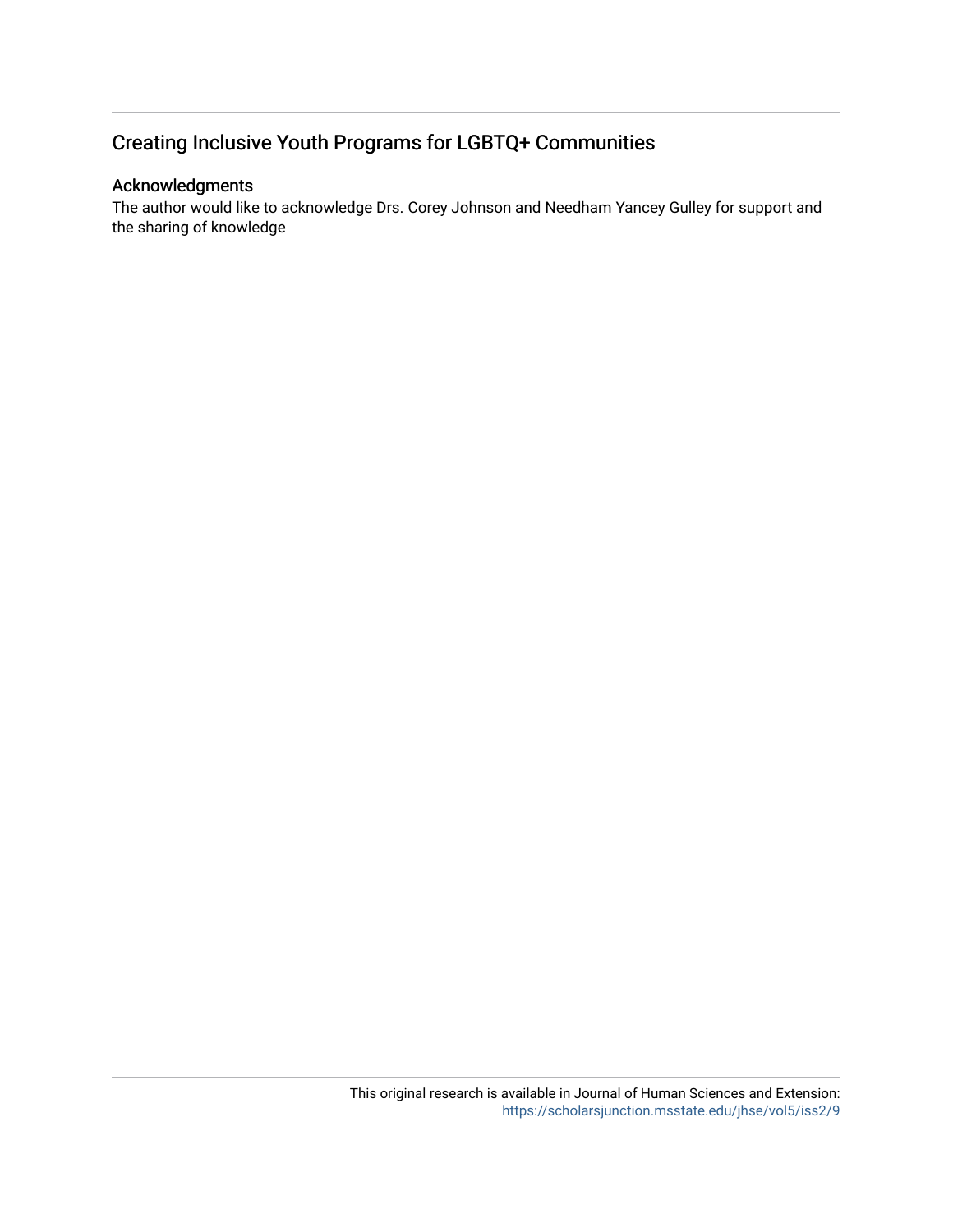# **Creating Inclusive Youth Programs for LGBTQ+ Communities**

### **Katherine E. Soule**

*University of California* 

*It is vital for youth to experience inclusive programming that is welcoming. Extension has a responsibility and an obligation to provide youth with programs and spaces that are inclusive of all sexes, gender identities, gender expressions, and sexual orientations. This article provides an overview of appropriate terminology, as well as steps for creating inclusive Extension spaces and programs for youth who identify as members of lesbian, gay, bisexual, transgender, or queer/questioning (LGBTQ+) communities. With a focus on urban Extension audiences, this article uses accessible language, self-reflective prompts, and supporting visual aids to share lessons learned from ongoing inclusivity trainings with Extension personnel across the nation, as well as from research activities and inclusive programming.* 

*Keywords:* positive youth development, sex, gender identity, gender expression, sexual orientation, 4-H

## **Introduction**

With a particular focus on the needs of youth in urban areas, the purpose of this article is to educate Extension personnel on the basic concepts of gender identity, gender expression, biological sex, and sexual orientation; the meaning of inclusive spaces; and best practices and practical steps for creating inclusive environments. While individuals of all gender identities, gender expressions, sexual orientations, and sexes live in both rural and urban communities, youth who identify as members of LGBTQ+ communities living in urban areas face unique challenges, including high rates of homelessness and hunger (cf. Cunningham et al., 2014), reliance on survival sex and/or other high risk sexual behaviors (cf. Abramovich, 2012; Cunningham et al., 2014), and intersecting cultural identities (cf. Bridges, 2007; Fox & Ore, 201). To promote positive youth development for urban youth of all gender identities, gender expressions, sexes, and sexual orientations, this article combines lessons learned from working with Extension personnel and programs, academic references, and resources used in emerging practices to frame and support these discussions while offering readers an opportunity to compare discussions on these topics that range in detail and complexity.

Direct correspondence to Katherine E. Soule at kesoule@ucanr.edu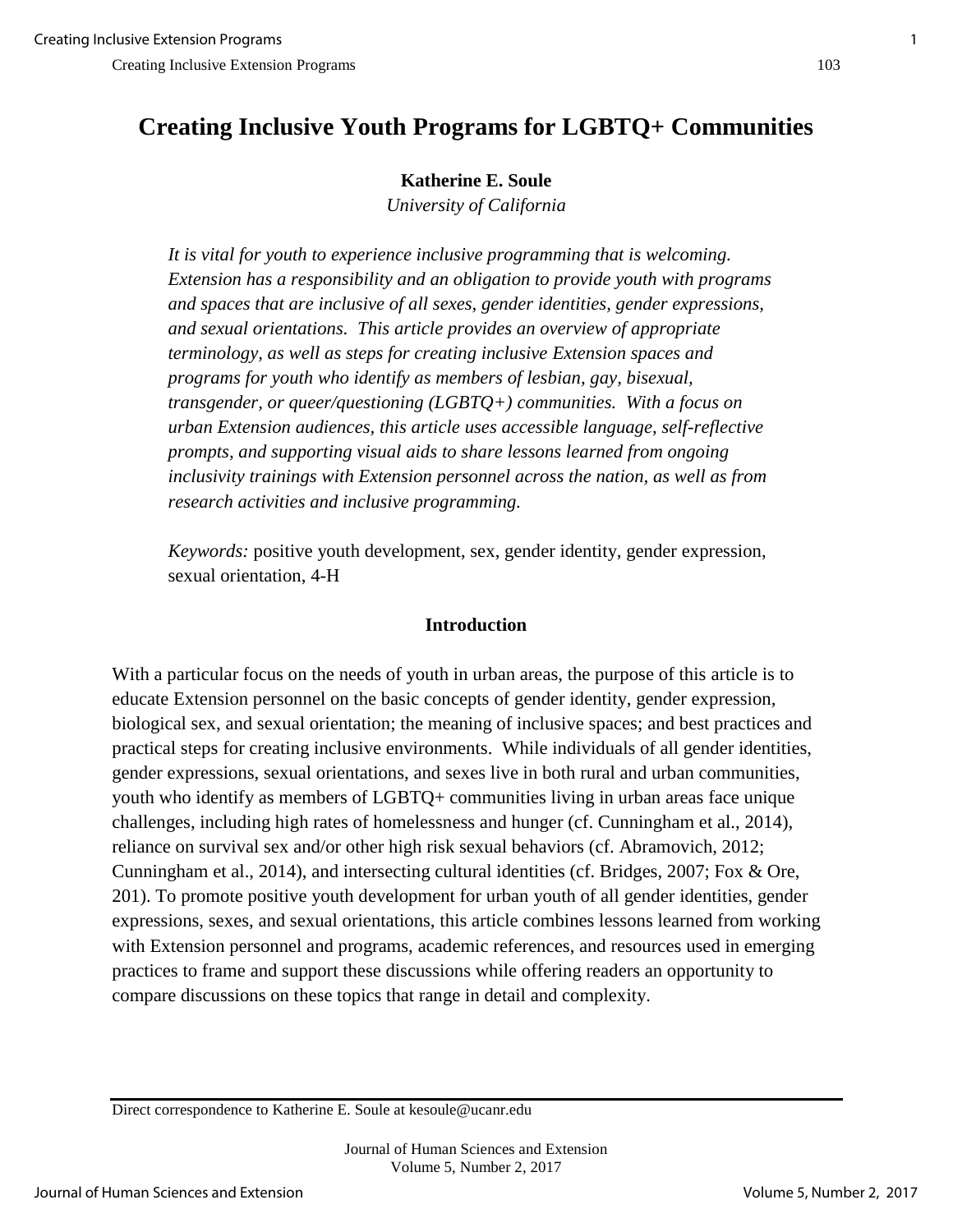#### **Why Should Extension Personnel Read This Article?**

One reason why it is important for Extension to create inclusive programs is simply because it is a requirement of our relationships with the federal government. Since Extension programs are recipients of federal funds, Extension personnel and programs are obligated to be inclusive of all protected classes in programming, hiring practices, and work environments. In particular, the U.S. Department of Agriculture (USDA) expects Extension programs to be inclusive for clientele of all sexes, gender expressions, gender identities, and sexual orientations (USDA, 2015).

Beyond the obligation to provide inclusive, nondiscriminatory programs, there is a significant need. It is vital for urban youth who are developing the hard and soft skills necessary for successful transitions to adulthood to experience inclusive programming that is welcoming of all forms of diversity, and Extension has a responsibility to meet this need (Duke, 2014; Johnson, Midkiff, Serrano, & Farris, 2016; Misyak, Ledlie Soder, 2009; USDA, 2015). Many urban youth who identify as members of LGBTQ+ communities are verbally and physically harassed, physically assaulted, and sexually assaulted in schools where they should be safe to learn and develop (GLSEN, 2016b; Gordon, Conron, Calzo, Reisner, & Austin, 2016; Ybarra, Mitchell, Kosciw, & Korchmaros, 2015). Urban youth who identify as members of LGBTQ+ communities are significantly more likely to experience homelessness due to rejection from their families and experience higher rates of depression, anxiety, and stress (Cunningham, Pergamit, Astone, & Luna, 2014; GLSEN, 2016b; Poirier, Fischer, Hunt, & Bearse, 2013). Youth who identify as members of LGBTQ+ communities are the population that is most likely to attempt and die by suicide (Centers for Disease Control and Prevention [CDC], 2014). Given Extension's role in operating 4-H and working with urban youth and families through nutrition and other educational efforts across the country, Extension personnel have the capacity to positively impact the experiences of millions of urban youth, families, personnel, and educators by creating inclusive programming. For 4-H professionals, these efforts are directly related to the foundations of positive youth development, particularly to youth's sense of belonging, caring connections, and physical or emotional safety.

Despite the identified need for inclusive Extension programming, historically, Extension efforts to increase inclusivity for individuals who identify as members of LGBTQ+ communities has been limited (Ingram, 2005; Soder, 2009). Without a basic understanding of the needs and context of these protected classes, Extension personnel are likely to engage inadvertently in practices that have been identified as discriminatory. Prior research has identified the lack of existing Extension resources for personnel seeking to increase the inclusivity of their Extension programs (Soder, 2009) for clientele of diverse sexes, gender expressions, gender identities, and sexual orientations. Although focused on urban youth, this article seeks to help fill the identified gap in Extension resources by providing an accessible and introductory discussion that can benefit all in their efforts to provide inclusive Extension programming.

> Journal of Human Sciences and Extension Volume 5, Number 2, 2017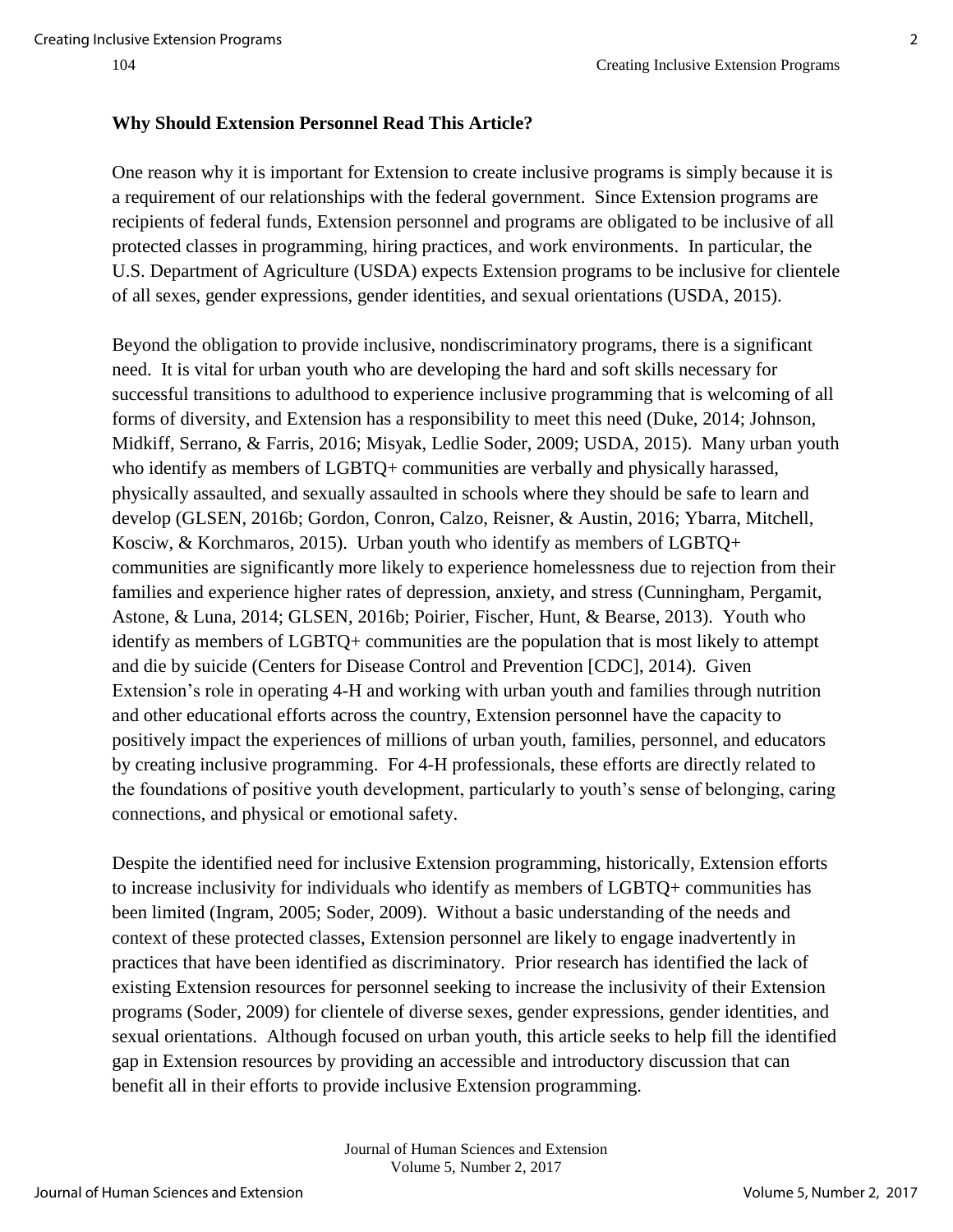## **Understanding the Basic Concepts**

In the United States, it is common for people to grow up thinking of gender as a single concept. Most commonly, people think of gender/sex as referring to all people being either a man or a woman. This concept of gender/sex is referred to as the gender binary (cf. Garcia & Slesaransky-Poe, 2010). Additionally, people commonly believe that to whom one is attracted is determined by gender, meaning that women are attracted to men and men are attracted to women. However, in human sciences (in fields ranging from gender studies to sexuality to medicine to psychology), it is commonly accepted that there are four separate components to all people's gender and attraction: (a) gender expression, (b) sex, (c) gender identity, and (d) attraction. As noted above, these are also protected classes, which means the Federal government also recognizes all people have these four separate components. For youth growing up in urban areas, these concepts are becoming increasingly more common, with youth culture leading discussions and advocacy for acceptance of all gender expressions, sexes, gender identities, and sexual orientations.

## **LGBTQ+**

First, it may be useful to some readers to explain the LGBTQ+ acronym. "LGBT" refers to individuals who identify as Lesbian, Gay, Bisexual, and Transgender. "Q" often refers to individuals who identify as Queer or Questioning:

- *Queer* is a reclaimed word that was once used predominately as an extremely offensive slur; however, the term is now used by many urban youth who identify as members of LGBTQ+ communities (cf. Jagose, 1996; Rand, 2013). Queer is often used in urban communities as an umbrella term to refer to the entire LGBTQ+ spectrum (cf. Killermann, 2013). Like all labels, it is never appropriate to use the term queer to describe another person unless someone specifically indicates a preference to be described as queer.
- *Questioning* refers to people who are exploring their gender identities, gender expressions, sexual orientations, beliefs, and/or values (cf. Killermann, 2013).

The "+" refers to all other individuals who identify as members of communities that challenge the assumption that all individuals are heterosexual and identify with the male or female sex they were assigned at birth (cf. Killermann, 2013).

## **Gender Expression**

This concept refers to people's presentation of their gender to others, including their dress, grooming, speech, mannerisms, and other factors. Gender expression is often thought of as a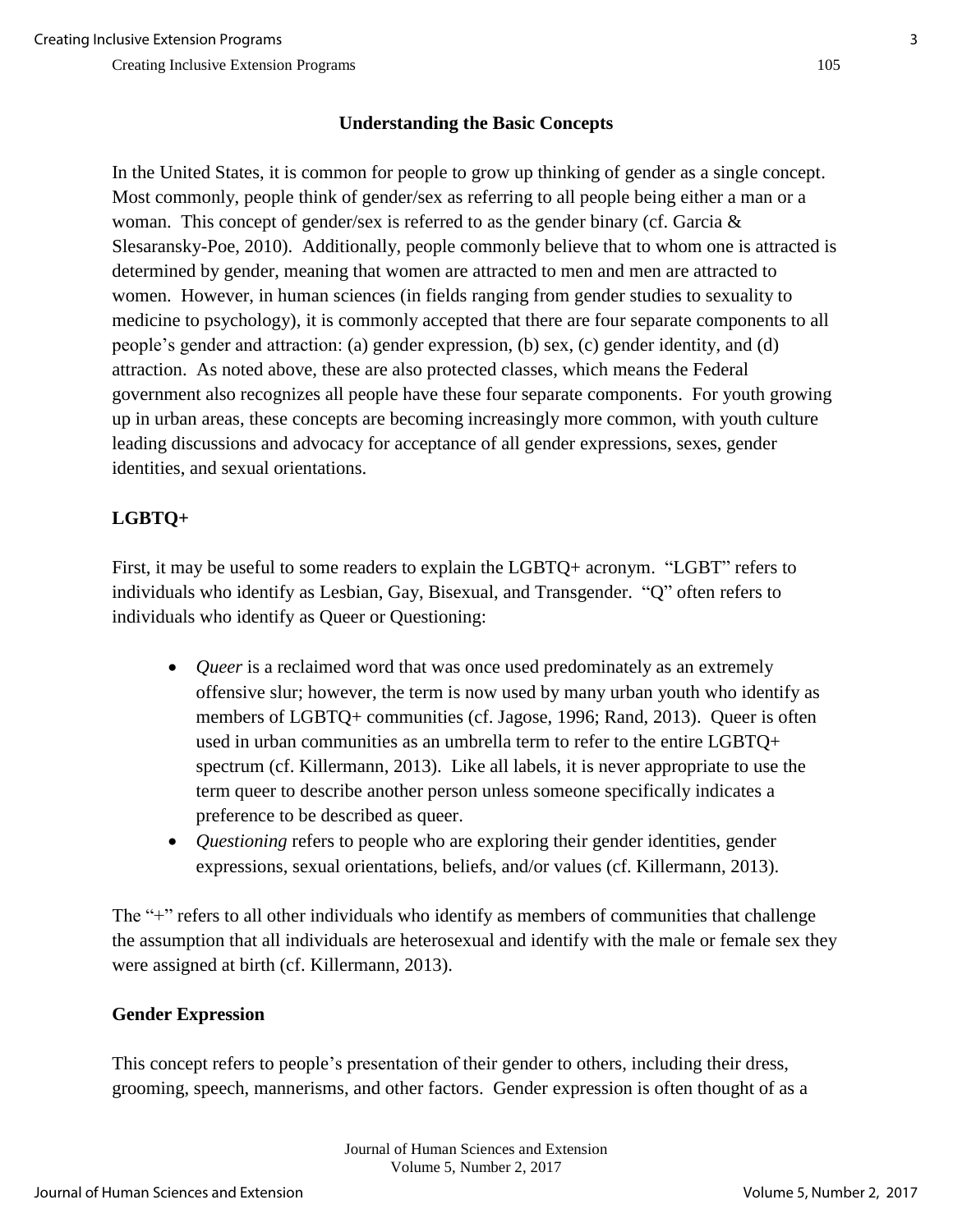binary in the United States, with a person identified as either masculine or feminine (cf. Dozier, 2005; Garcia & Slesaransky-Poe, 2010; Killermann, 2013); however, thinking of gender expression as a continuum can be a helpful way to consider gender expression as more than two options (see Figure 1).



Figure 1 is an example of what the Gender Expression Continuum might look like. On one side is masculine gender expression, and on the other side is feminine gender expression. It is common to consider wearing make-up, high heels, and a dress as expressing femininity, while wearing a suit, loafers, and crew cut as expressing masculinity. Other examples include pink signifying feminine and blue indicating masculine. In the middle, gender non-conforming and androgynous suggest two potential alternatives to the binary (there are many other alternatives as well). Gender non-conforming often refers to expressing both masculine and feminine genders in ways that do not align with societal ideals of what it means to be masculine or feminine. Wearing eye shadow, lipstick, and nail polish, as well as having a full beard, might be an example of gender non-conforming. Androgynous might be thought of as expressing gender ambiguity. Most people move across this continuum, to some extent, on a regular basis. For example, an individual may express more feminine when going out for a nice dinner and may express more masculine when engaging in activities in the outdoors. Gender expression often changes based on one's daily activities and is not the same as one's sex or gender identity.

## **Sex**

Sex, or biological sex, refers to a combination of physiological attributes, including chromosomes, gonads, hormones, sex and reproductive organs, as well as secondary sex characteristics (cf. Carlson, 2016; Killermann, 2013). Most commonly, individuals are assigned to be either male or female at birth. Like gender expression, it can be helpful to reconsider biological sex as a continuum in order to explore biological sex beyond the binary of male and female (see Figure 2).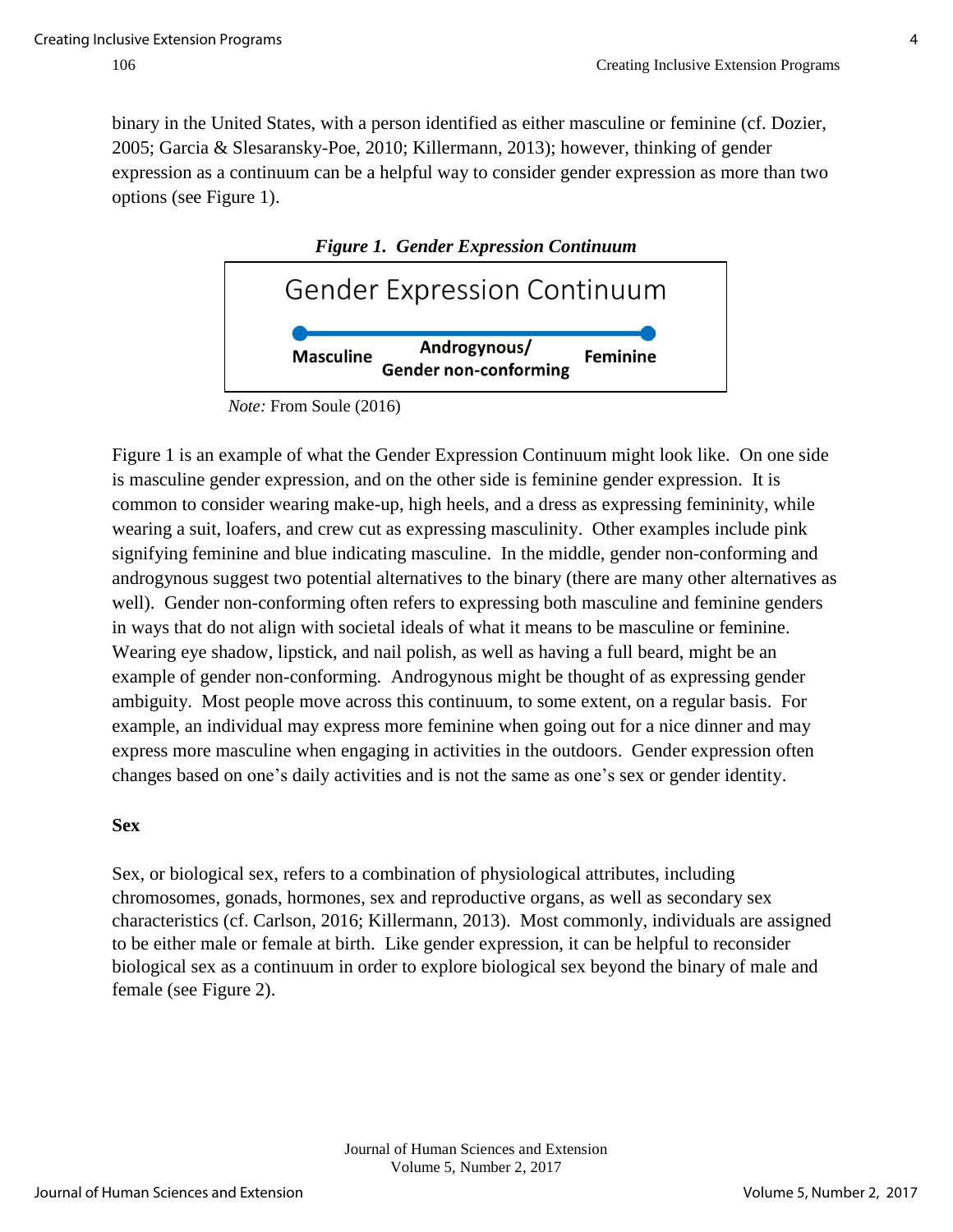| <b>Figure 2. Biological Sex Continuum</b> |                                 |          |  |  |
|-------------------------------------------|---------------------------------|----------|--|--|
|                                           | <b>Biological Sex Continuum</b> |          |  |  |
| Male                                      | <b>Intersex</b>                 | Female   |  |  |
| XΥ                                        |                                 | XX       |  |  |
| Sex organs                                | Sex organs                      |          |  |  |
| Hormones                                  |                                 | Hormones |  |  |

*Note:* From Soule (2016)

In Figure 2, the biological sex described as male with XY chromosomes, male sex and reproductive organs, and male hormones is on one side of the continuum, and the biological sex described as female with XX chromosomes, female sex and reproductive organs, and female hormones is on the opposite side. People who are *intersex* are born with physiological attributes that include a combination of male and female anatomy, which might include chromosomes, gonads, hormones, or sex and reproductive organs (cf. Balen, Creighton, Davies, MacDougall, & Stanhope, 2004; Vilain, 2016). There are countless ways physiological attributes might vary. For example, an intersex individual might have male-typical anatomy externally while having mostly female-typical anatomy internally.

#### **Gender Identity**

Gender identity refers to a person's internal sense of gender. People's gender identities may be different from or the same as the sex they were assigned at birth. There are many ways people identify their gender (see Figure 3).



*Figure 3. Gender Identity Continuum* 

In Figure 3, people who identify as men are on one side of the continuum, and people who identify as women are on the other. Before defining other gender identities, it is helpful to understand the meaning of sex assigned at birth. Sex assigned at birth refers to the sex designation indicated on a newborn's birth certificate, which is generally determined by a medical professional or parent considering only the child's external sex organs.

*Note:* From Soule (2016)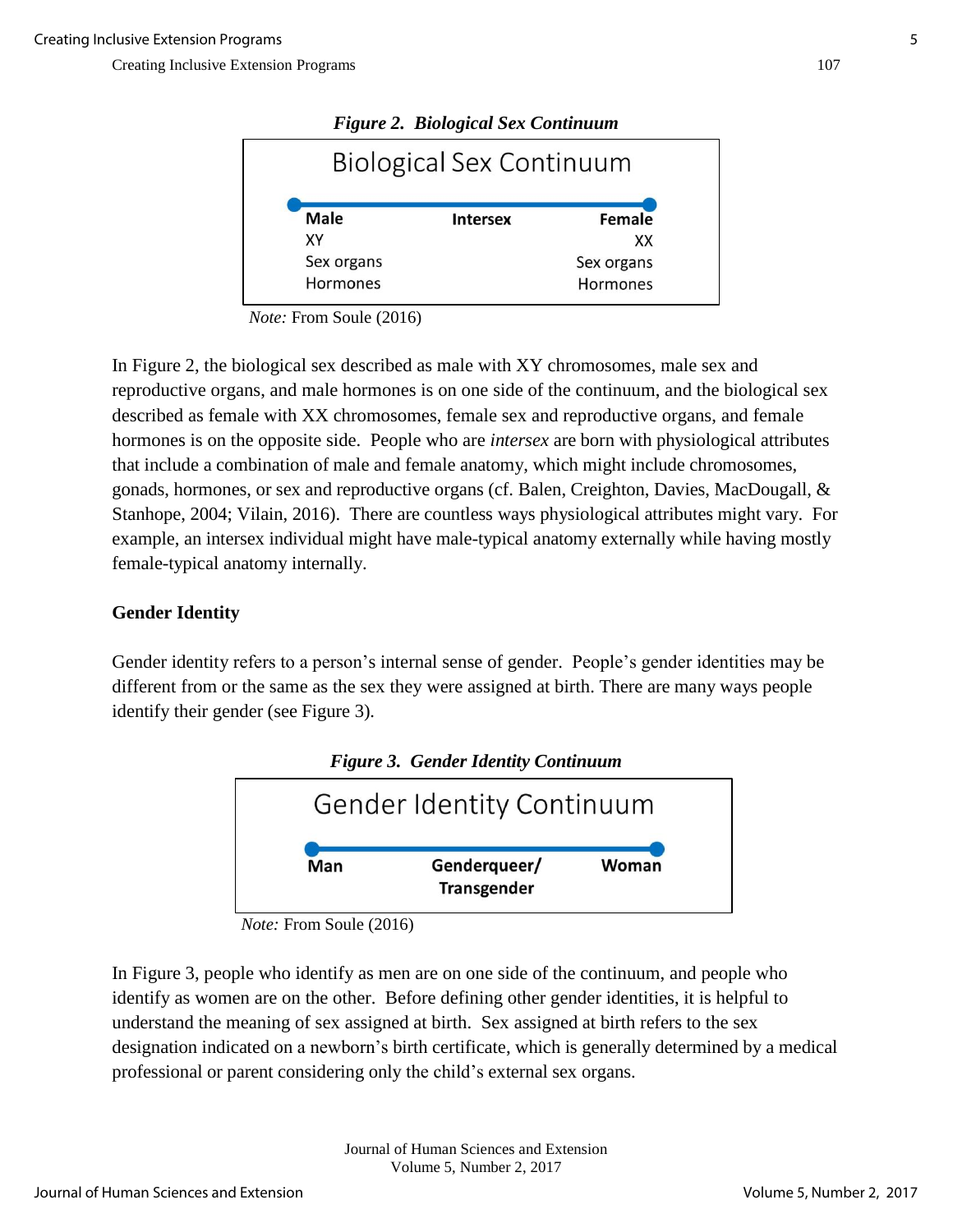On the continuum, there are a range of gender identities besides man and woman. Urban youth culture is constantly evolving; however, common gender identities include agender, cisgender, transgender, and gender transition.

- Agender refers to people who identify as genderless (cf. Killermann, 2013).
- Cisgender refers to people whose gender identities are the same as their sex assigned at birth (cf. Killermann, 2013).
- Transgender refers to people whose gender identities are is different than their sex assigned at birth (cf. Killermann, 2013).
	- o A transgender male is a person who identifies as male but whose sex assigned at birth was female.
	- o A transgender female is a person who identifies as female but whose sex assigned at birth was male.

The concept of gender transition can encompass changes across all three of the continua discussed:

Gender transition refers to the process in which transgender individuals begin asserting the sex that corresponds to their gender identity instead of the sex they were assigned at birth. During gender transition, individuals begin to live and identify as the sex consistent with their gender identity and may dress differently, adopt a new name, and use pronouns consistent with their gender identity. Transgender individuals may undergo gender transition at any stage of their lives, and gender transition can happen swiftly or over an extended duration of time. (U.S. Department of Justice and U.S. Department of Education, 2016, p. 2)

A gender transition may or may not include changes in one's gender expression, gender identity, and sex.

## **Sexual Orientation**

Sexual orientation refers to whom an individual is attracted, which is generally based on gender identities (cf. Killermann, 2013). To describe the range of possible sexual orientations, a spectrum can be a useful visual tool when considering the multiplicity of sexual orientations (cf. Savin-Williams, 2014). Often, people assume individuals can have one of two sexual orientations, namely being attracted to people of the opposite gender or being attracted to people of the same gender; however, the Sexual Orientation Spectrum shows a range of other possibilities (see Figure 4).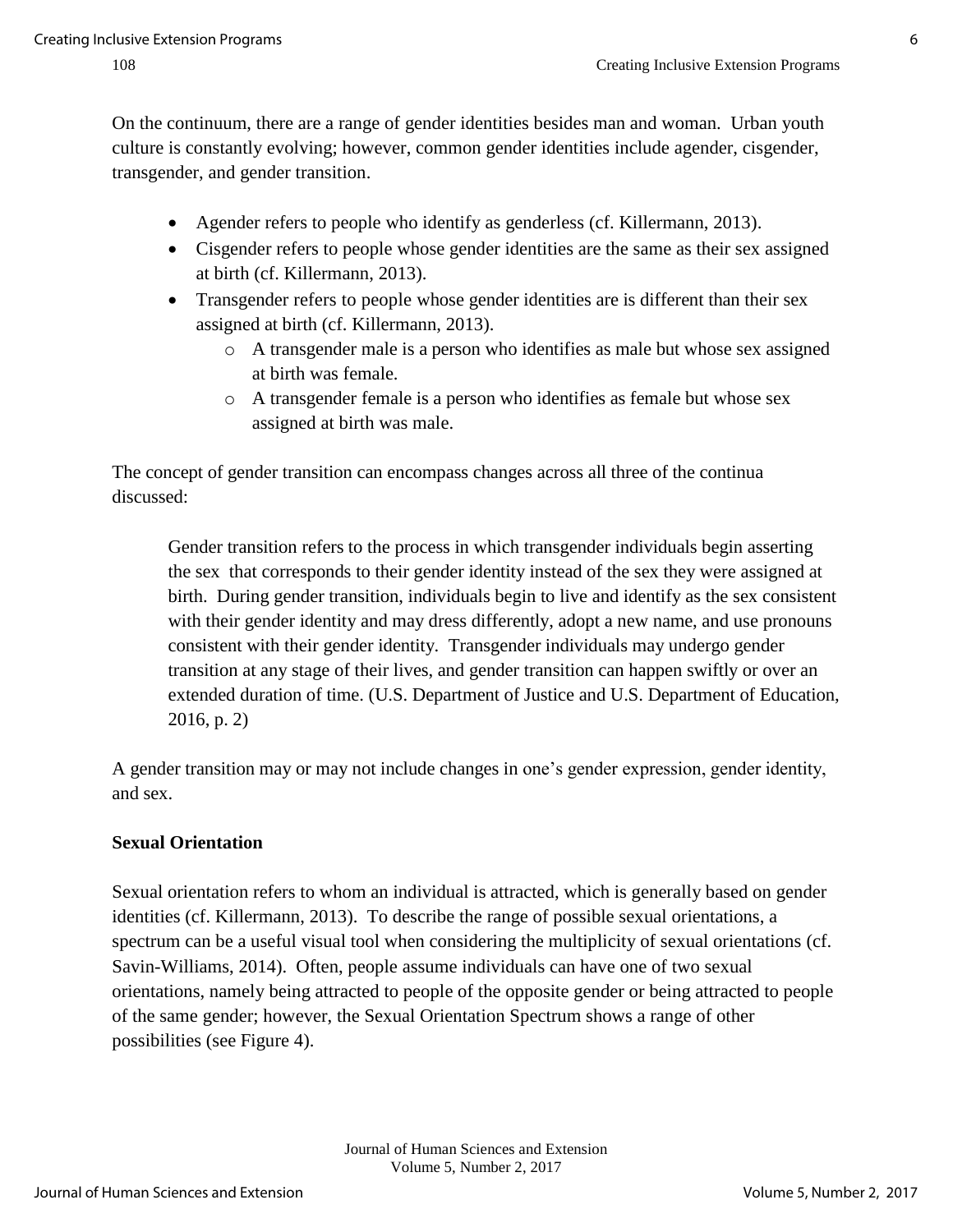| <b>Figure 4. Sexual Orientation Spectrum</b> |                   |                   |                   |                   |  |
|----------------------------------------------|-------------------|-------------------|-------------------|-------------------|--|
| <b>Sexual Orientation Spectrum</b>           |                   |                   |                   |                   |  |
|                                              |                   |                   |                   |                   |  |
| No                                           | Single            | Two               | Many              | All               |  |
| Sexual                                       | Gender            | Gender            | Gender            | Gender            |  |
| <b>Attraction</b>                            | <b>Attraction</b> | <b>Attraction</b> | <b>Attraction</b> | <b>Attraction</b> |  |
| (Asexual)                                    | (Monosexual)      | (Bisexual)        | (Polysexual)      | (Pansexual)       |  |

*Note:* From Soule (2016)

The following terms may help explain these possible categories for sexual attraction. A person who is asexual generally identifies as someone who does not experience sexual attraction. Sexual orientation can be broken down into additional concepts, such as sexual attraction and romantic attraction. There are many ways people who identify as asexual can experience romantic attraction (cf. Killermann, 2010).

Here are some commonly accepted explanations for the remainder of these possible sexual orientations:

- Monosexual refers to people who are attracted to others of a single gender, including people who are heterosexual, lesbian, and gay (cf. Brown, Montgomery, & Hammer, 2017).
- A person who is bisexual is a person who is attracted to two genders (most commonly men and women).
- A person who is polysexual is a person who is attracted to a variety of genders (cf. Oswalt, Evans, & Drott, 2016). For example, someone who is attracted to men, women, and transgender women may identify as polysexual.
- A person who is pansexual is a person who is attracted to others regardless of sex, gender identity, gender expression, or sexual orientation (cf. Oswalt et al., 2016).

This section has provided an introductory examination of biological sex, gender identity, gender expression, and sexual orientation as four components of gender and attraction that are separate yet interrelated. All people, whether they identify as members of LGBTQ+ communities or not, have each of these components. Understanding how the concept of gender is more complex than one often realizes provides Extension professionals with a foundation to ensure Extension programs are inclusive for all individuals, regardless of their sex, gender identity, gender expression, or sexual orientation.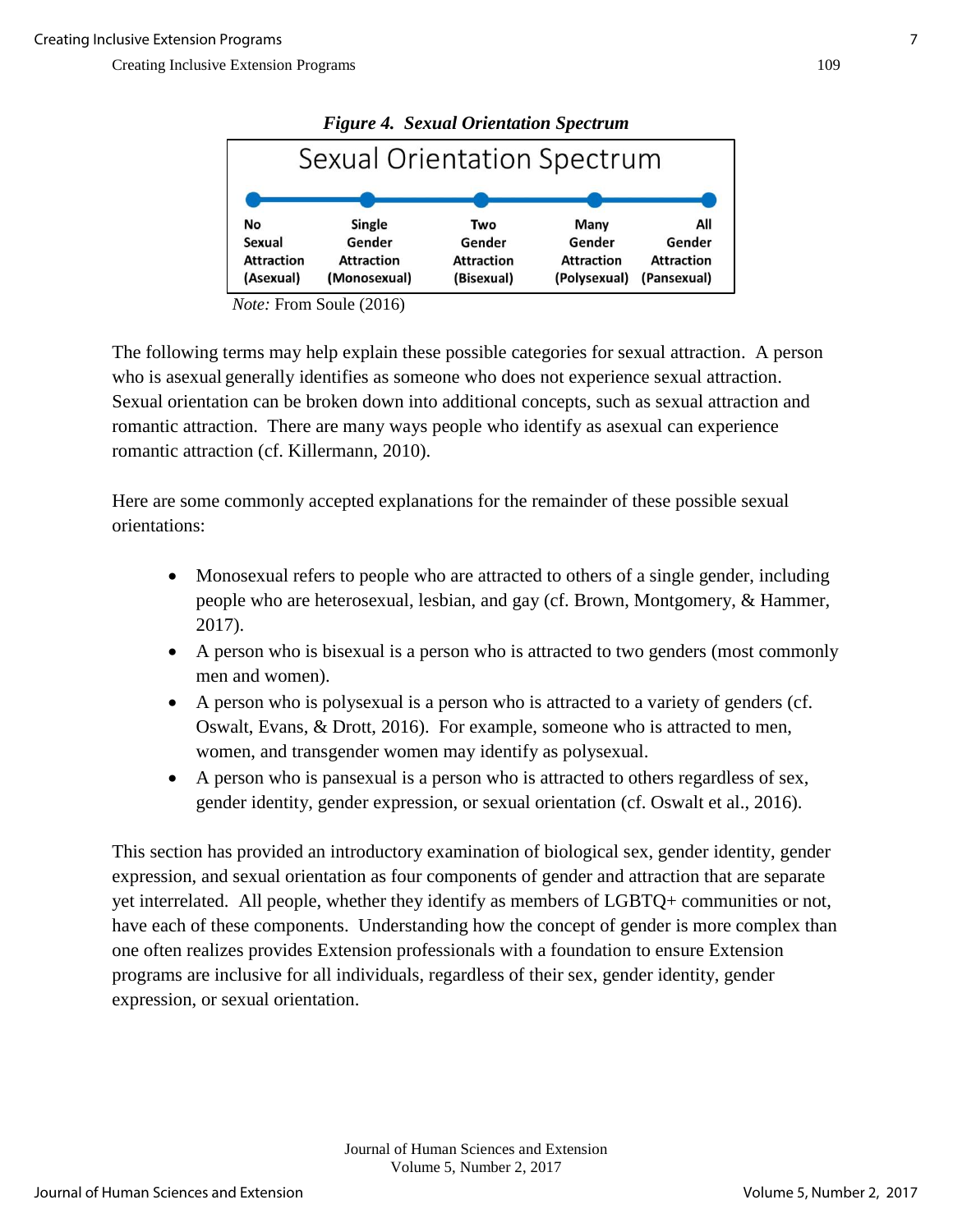#### **Inclusive Extension Programs**

The need to create inclusivity for LGBTQ+ communities has been documented in a wide range of fields, from medical environments (cf. Chelvakumar, 2016) to agricultural environments (cf. [Blazejewski,](http://digitalcommons.uri.edu/do/search/?q=author_lname%3A%22Blazejewski%22%20author_fname%3A%22Gary%22&start=0&context=138937) 2012), from physical spaces (cf. Gorman-Murray & Jean Nash, 2014) to virtual spaces (cf. Downing, 2013) in a variety of Extension programs (Duke, 2014; Graham, Phelps, & Parsons, 2004; Maurer, 2013; McGuire & Catalpa, 2016; Misyak et al., 2016; Soder, 2009; Soule, 2016). Inclusive programming refers to the necessity for professionals and volunteers to be aware of specific needs of LGBTQ+ communities and to implement best practices to increase the comfort of individuals who identify as members of LGBTQ+ communities. Within the context of urban Extension programs, inclusive programming refers to much more than allowing all individuals to participate. Inclusive programming is consciously designed to

- remove barriers to participation,
- value diversity where individuals benefit from alternative perspectives and experiences,
- allow all clientele and colleagues to actively learn and contribute while feeling free to be themselves, and
- create an atmosphere of respect.

The following section will outline six steps to create inclusive space; however, it might be useful to first consider what inclusive urban Extension programs look like in greater detail. The remainder of this section considers how youth-based Extension programs can promote inclusivity.

Here is an example of what one aspect of an inclusive Extension program looks like. Duke (2014) discussed the need for Extension professionals to consciously and proactively address clientele comments that are prejudicial, stereotyping, discriminatory, or scapegoating in order to prevent "demeaning and marginaliz[ing] our most vulnerable participants" (para. 16). Following this example, in an inclusive urban Extension program that provides nutrition education in classrooms, one might see the following exchange. An Extension educator is teaching high school youth about the relationships between nutrition and financial literacy using the *Hunger Attack!* curriculum (Peterson et al., 2011). During a lesson on eating out, one student explains to the Extension educator: "The amount of money they charge for popcorn at a movie theater is crazy. Seriously, it is so gay. I'd rather use my money to see two movies. Plus it does not even taste good." The educator responds to the student and the class by saying, "It is fine to use the word gay when you are talking about a person who identifies as gay. But is it not acceptable to use the word gay to describe something that you don't like. Thanks for pointing out that popcorn at the movie theater is an expensive snack. Can you tell us what you do eat when you go to the movies?"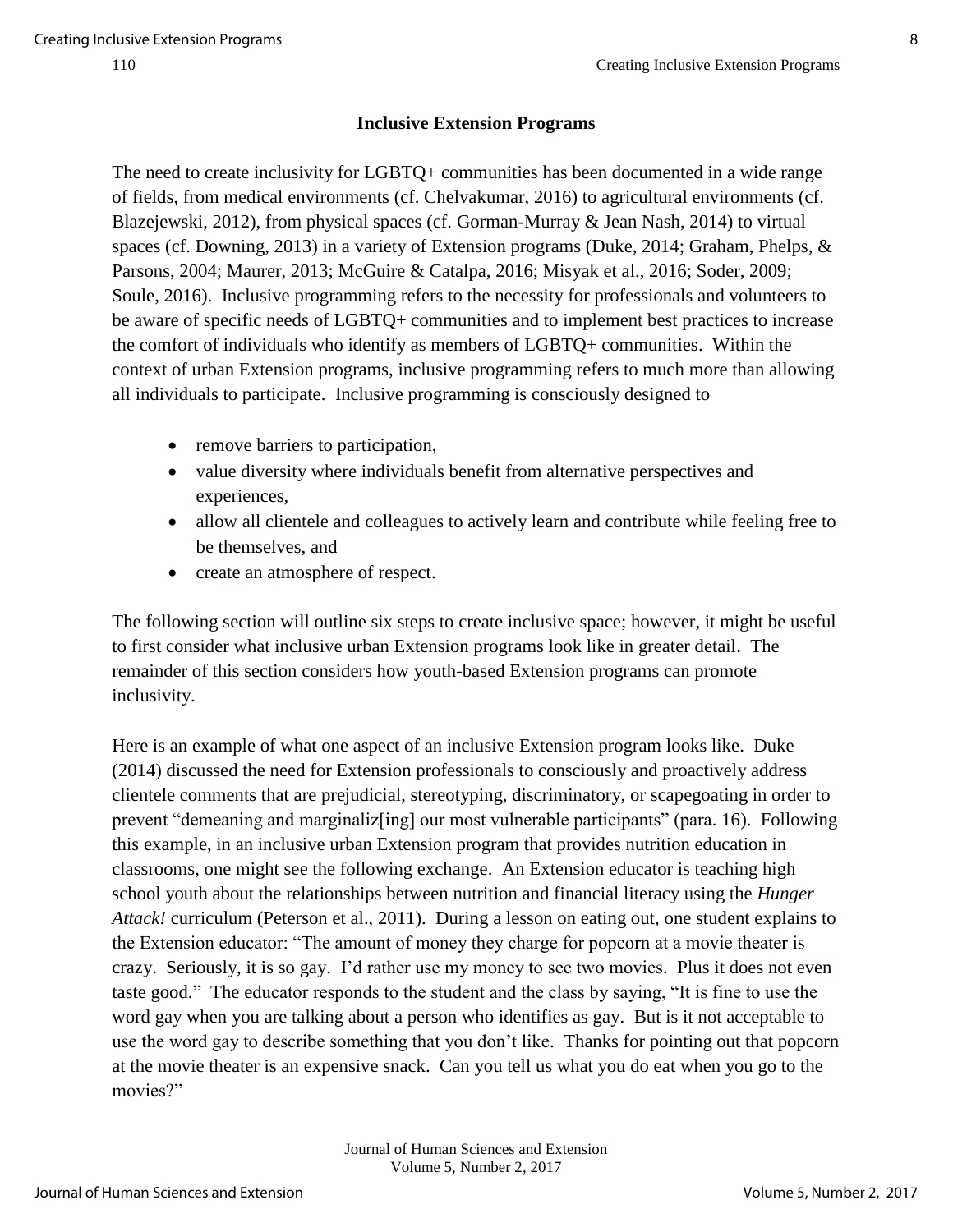Consider another inclusive urban Extension program example. In this scenario, there is a 4-H volunteer leading a Junk Drawer Robotics program (National 4-H Council, 2011) with a team of teen leaders. In a meeting to prepare for the lessons, the presentation team is discussing how to divide the youth into smaller groups. One teen leader suggests splitting the group by asking boys to go to one side of the room and girls to go to the other. The 4-H volunteer leader responds by saying, "You know, there are some youth in our project that may not identify as a boy or a girl. Is there another way we can split the group without leaving some people out?" For more suggestions on ways to respond to marginalizing comments (like the one above) or for lesson plans on addressing marginalizing comments with teens, see GLSEN (2008) in the Resource section.

In both scenarios, the examples of the inclusive urban Extension program involve using language appropriately and addressing marginalizing statements. These examples align with the foundation of the 8 Essential Elements of 4-H Programming (USDA, 2011) framework, which focuses on youth's social, emotional, and physical well-being.

#### **Practical Steps for Inclusion**

Activities like inclusivity trainings, policy recommendations, and research demonstrate that individuals involved in Extension programming across the country are looking for practical ways to increase inclusivity for individuals of all sexes, gender identities, gender expressions, and sexual orientations. Many of these individuals are beginning their personal journeys to create welcoming environments, while others have been involved in these efforts for a long time. Most are working at the direct programming level and do not have the authority to establish policies and procedures. Across a range of Extension roles and responsibilities, many are looking for ways to help youth, families, and colleagues feel welcome, safe, and accepted. The following sections outline six practical steps Extension professionals can use in their own programs and work environments. For creating inclusive Extension programs, be open minded, understand current research, know the power of language, focus on behaviors (not identities), advocate for inclusive spaces, and continue to learn. These steps reflect proven and emerging best practices from the Centers for Disease and Prevention Control (CDC, 2014), Georgia Safe Schools Coalition (2017), California Safe Schools Coalition (2017), and GLSEN (2017a), as well as others. While some of their resources are framed for in school use, these best practices are effectively used in many fields and environments (e.g., medical, faith-based, and corporate work).

#### **Step One: Be Open Minded**

Being open minded is an essential step in creating inclusive environments that welcome diversity. As an individual are exposed to new ideas and ways of living, it is frequent to find

> Journal of Human Sciences and Extension Volume 5, Number 2, 2017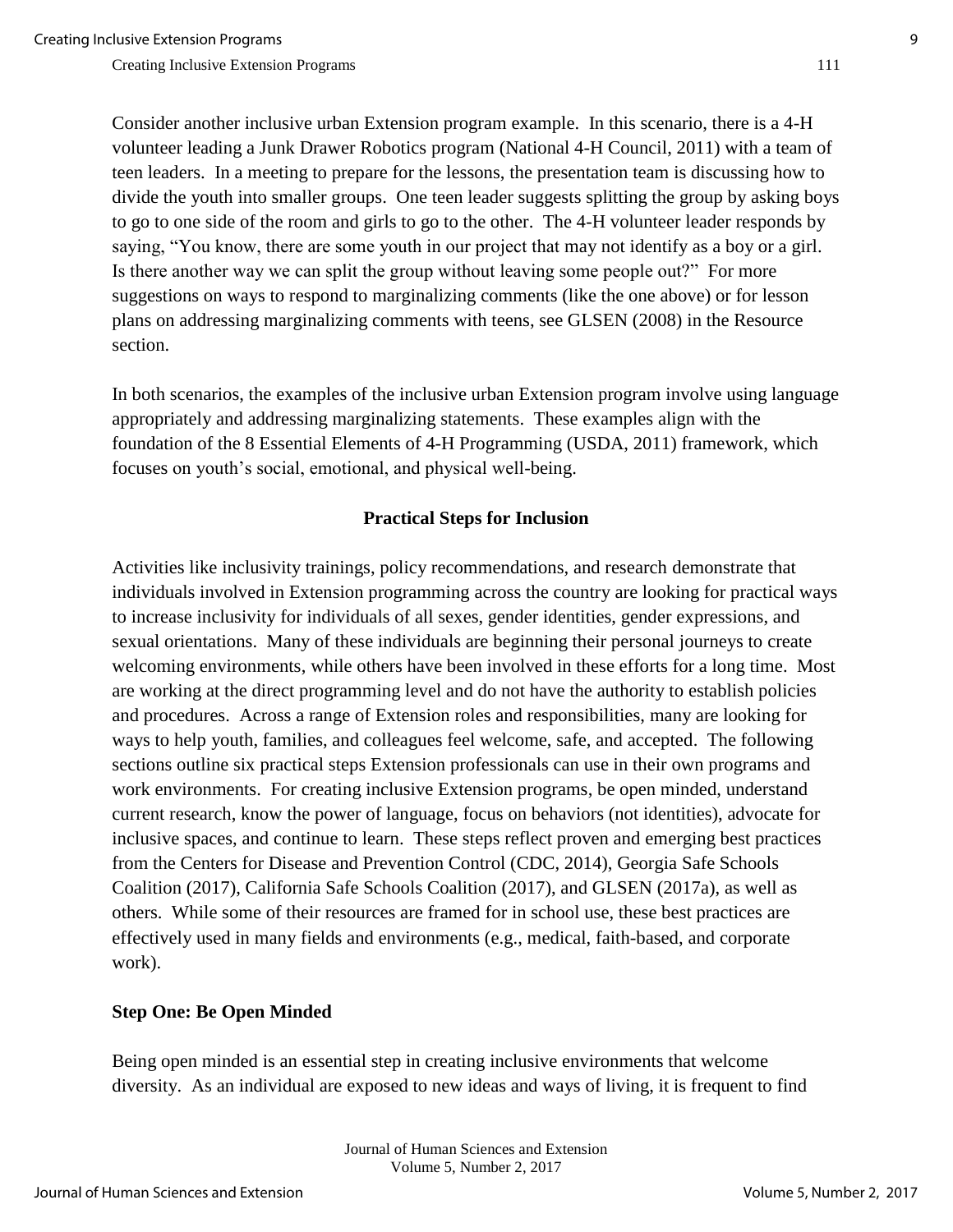oneself evaluating new information through one's own value system. Once people notice that they are evaluating information through their own value systems, ways of understanding the world, and biases; it is a great opportunity to suspend one's own understandings and expectations to try to learn something new. Here is a self-assessment to consider awareness of biases. Readers may wish to consider their level of agreement with each of the following statements:

- When I create a presentation or a document with visuals, I consider how different forms of diversity are represented in my work.
- I notice ways my work environment can be more inclusive and advocate for changes.
- I appreciate it when others let me know if I am speaking or behaving in ways that are biased.
- I respectfully let others know when they are speaking or behaving in ways that are biased.
- I make a point of seeking out input from others who I know think differently than I do.

Individuals who feel neutral towards or disagree with most of these questions are likely at the beginning of their journey toward self-awareness of bias. Individuals who agree with most of these statements are already engaged in the practice of observing and reflecting on their own bias. Readers who found this activity useful may want to explore a more in-depth personal assessment, like Project Implicit (2011) or Anti-Defamation League (2007) listed in the resources section.

Wherever one is today, being aware of the need to be open minded and willing to explore one's own biases is the first step in creating inclusive Extension spaces and programs. Being open minded is particularly important when working with urban youth who identify as members of LGBTQ+ communities. It is common for these youth to explore their own identities in detail and to have unique ways of identifying themselves that are unfamiliar to urban adult populations. Likewise, there is often variation in urban youth culture and language by city. In these cases, being open to youth's voices and experiences can build bridges between Extension professionals and the urban youth populations they seek to serve.

## **Step Two: Understand Current Research**

Current research that explores the lives and experiences of youth who identify as members of LGBTQ+ communities paints a stark picture of the challenges many youth face in their daily lives. The Centers for Disease Control and Prevention reported that "LGBTQ youth are at increased risk for suicidal thoughts and behaviors, suicide attempts, and suicide" (CDC, 2014, para. 4). In their examination of more than 5,500 teenagers in four school districts, Gordon et al., (2016) found that students who express gender non-conforming are more likely to be targeted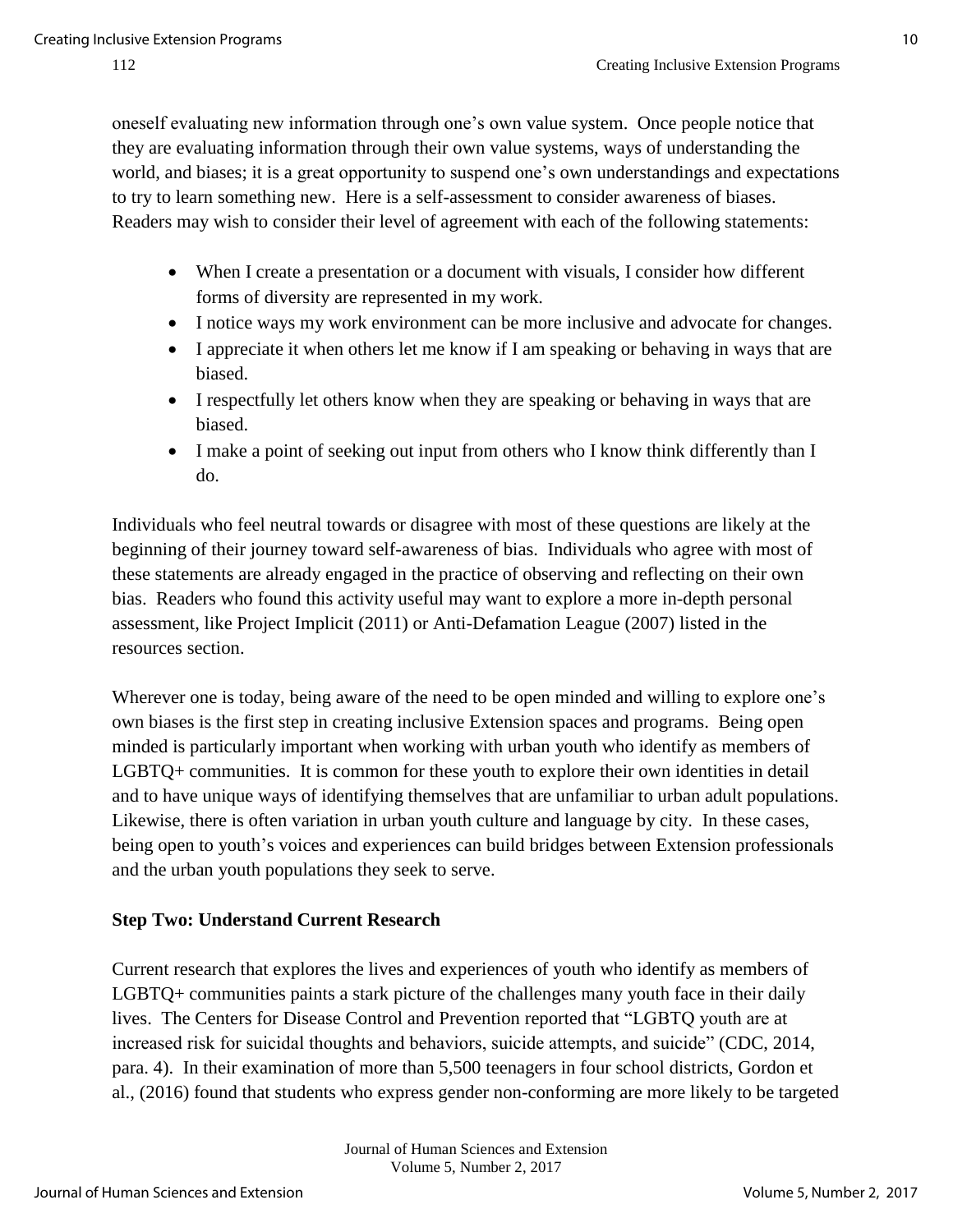for bullying and violence. Through an analysis of survey findings from the Teen Health and Technology data set of nearly 6,000 teenaged youth from across the United States, Ybarra et al. (2015) found that suicidal thoughts are "elevated for youth victims of bullying as well as those who are victims of peer harassment. Within sexual identity, the relations between bullying and [suicidal thoughts] is particularly strong for gay, lesbian, and queer youth" (Ybarra et al., 2015, p. 459). The researchers indicate their findings "suggest the importance of a universal prevention strategy in schools that explicitly and actively promotes inclusive cultures and are intolerant of bias-based bullying" (Ybarra et al., 2015, p. 459).

To increase understanding of the experiences of youth who identify as members of LGBTQ+ communities, GLSEN—the Gay, Lesbian, and Straight Educators Network (GLSEN, 2016b) annually conducts the most comprehensive research on experiences of students who identify as members of LGBTQ+ communities in the country. In their 2015 national survey, GLSEN  $(2016b)$  surveyed 10,528 students between the ages of 13–21 who live in all 50 states and the District of Columbia. GLSEN connected with youth serving organizations around the country to obtain a representative national sample of youth who identify as members of LGBTQ+ communities. GLSEN (2016b) determined that "schools nationwide are hostile environments for a distressing number of LGBTQ students, the overwhelming majority of whom routinely hear anti-LGBT language and experienced victimization and discrimination at school" (p. 4).

When comparing experiences of students who identify as members of LGBTQ+ communities, GLSEN found differences in outcomes between students who experienced lower levels of victimization, and students who experience higher levels of victimization who

- are 3x more likely to miss school,
- have higher levels of depression and lower self-esteem,
- have lower grade point averages, and
- $\bullet$  are 2x "as likely to report that they did not plan to pursue any post-secondary education" (GLSEN, 2016b, p. 6).

The findings also examine aspects of school environments that can lead to increased sense of safety, school attendance, reduced victimization, and an increased sense of community. These include the presence of a gay-straight alliance, inclusive curriculum that discusses  $LGBTO+$ history and people in affirming ways, supportive educators, and comprehensive bullying/harassment policies (GLSEN, 2016b).

Understanding current research can help Extension professionals recognize the crucial need for inclusive programming, as well as to be prepared to help youth navigate these challenges. This research shows a compelling need to provide inclusive, nondiscriminatory Extension programs, such as the 4-H Youth Development program, Jr. Master Gardener program, and nutrition

> Journal of Human Sciences and Extension Volume 5, Number 2, 2017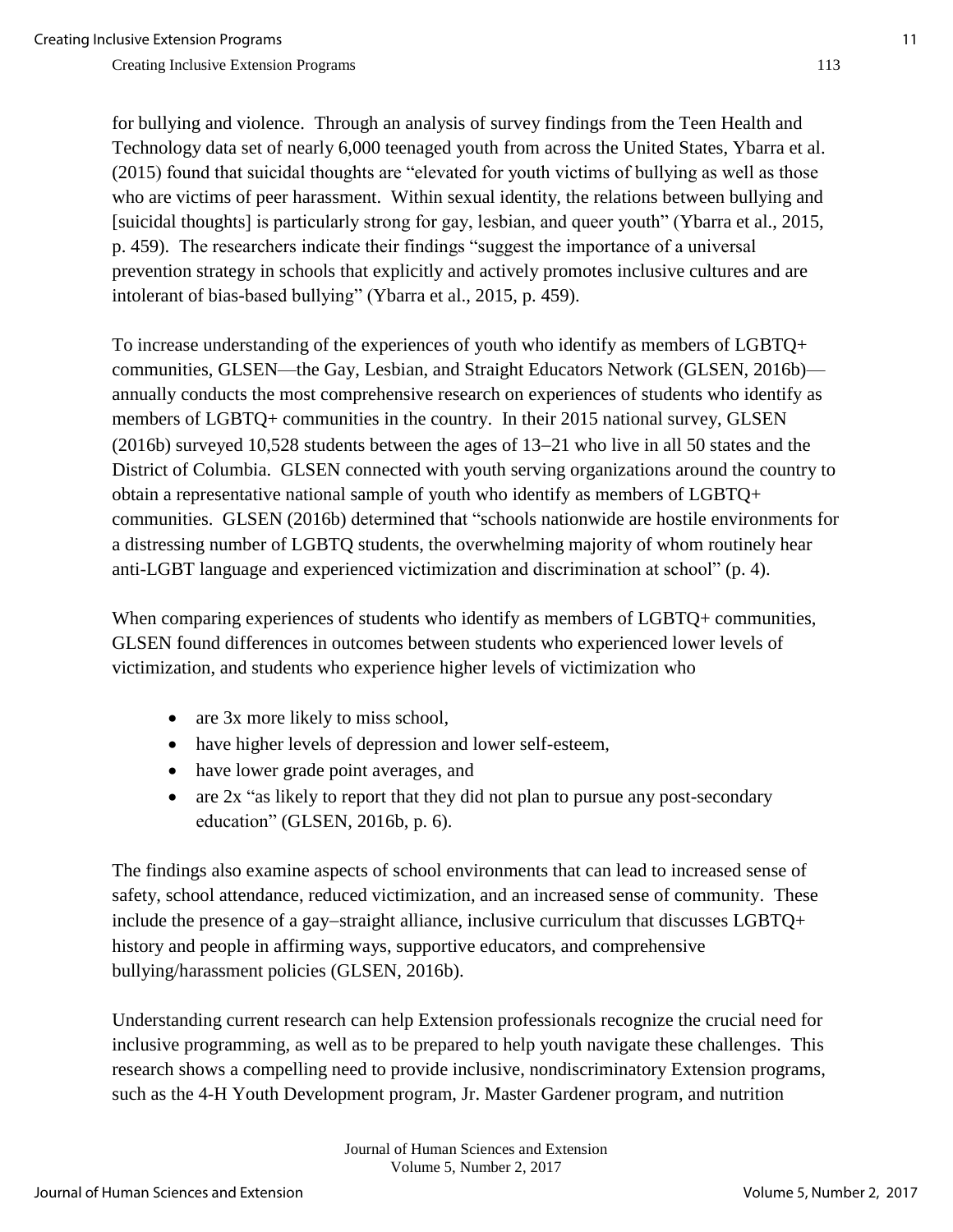education programs. These programs provide safe, welcoming environments for all youth, including those who identify as members of LGBTQ+ communities because these students may be more likely to lack other opportunities to develop youth-adult partnerships at their schools, with their families, and in their communities. This is true whether youth live in rural or urban communities.

At the same time, the following are considerations specific to urban communities:

- Youth living in urban communities often have access to more LGBTQ+ resources and support. This also means that youth in urban communities are more likely to be having discussions about sex, gender identity, gender expression, and sexual orientation, so adults working with these youth should be informed and prepared to discuss these concepts.
- Many youth who identify as members of LGBTQ+ communities and who grow up in rural communities will move (or run away) to urban areas. Many of these youth—as well as youth who grew up in urban communities—end up homeless. In fact, it is estimated that youth who identify as members of LGBTQ+ communities comprise up to 40% of the homeless youth population (Cunningham et al., 2014).
- Youth who identify as members of LGBTQ+ communities are more likely to engage in survival sex, sex trade, and substance abuse (cf. Abramovich, 2012; Cunningham et al., 2014).
- Youth who identify as members of LGBTQ+ communities are more likely to have romantic relationships than their cisgender and heterosexual peers. Youth who identify as member of LGBTQ+ communities and live in urban communities are more likely to initiate these romantic relationships in person (as opposed to online) than their rural peers.
- Members of LGBTQ+ communities often have unique nutrition needs, ranging from obesity to body dissatisfaction to eating disorders to the impacts of hormone replacement therapy on nutritional health (cf. Bilyk, Wellington, & Kapica, 2013). Additionally, homeless youth living in urban communities are likely to be at higher risk of food poverty.
- Since there tends to be more racial and ethnic diversity in urban communities, it is important to be aware of the cultural differences in social stigmas toward individuals who identify as members of LGBTQ+ communities. While social stigmas are hard for all youth, some cultures are more accepting than others. For more information, see Bridges (2007) and Fox and Ore (2010) in the resources section.

It is vital that youth serving organizations, such as Extension programs, provide inclusive environments that enable youth to obtain the skills and assets necessary to successfully transition to adulthood. Understanding the challenges that youth who identify as members of LGBTQ+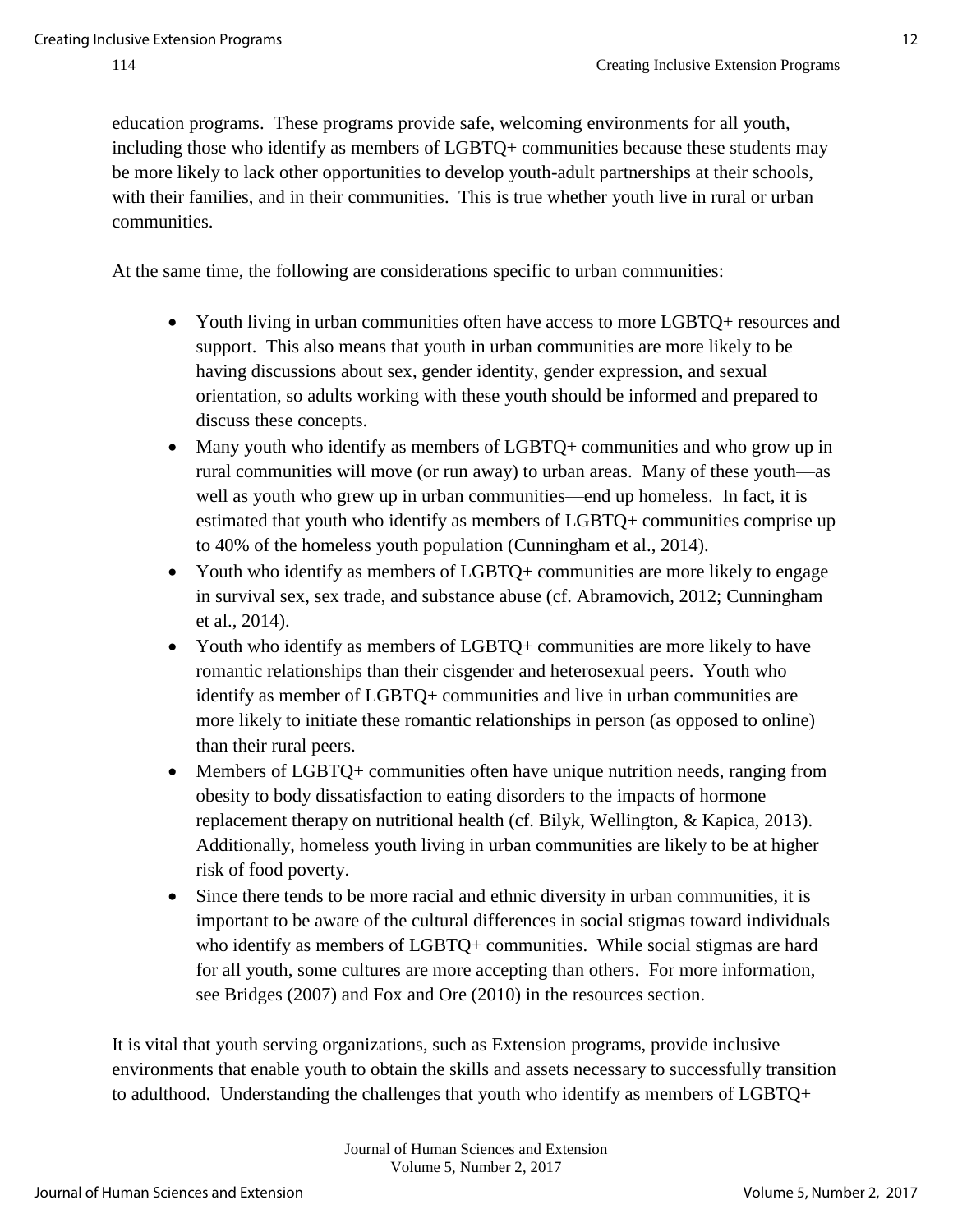communities face in urban environments can help Extension professionals provide competent programming that meets the needs of these youth.

#### **Step Three: Know the Power of Language**

This section provides a simple, introductory exploration of how heterosexism, homophobia, and cisgender privilege power in our society is expressed through language. There are many university courses and academic sources dedicated to exploring the impact and power of language, such as critical discourse analysis or Foucauldian discourse analysis (cf. McHoul & Grace, 2015; Rogers, 2011).

Humans use language to both describe and shape the world. This means humans use language to describe what gender looks like in their particular cultures, and these descriptions of gender then become the social norms and expectations that shape how people dress, behave, and express their genders. Consider an example. In trainings, the author guides participants through an activity from GLSEN's toolkit for educators called "What Are Little Boys and Girls Made Of?" (GLSEN, 2016a). In this activity, participants work together in small groups to explore the following questions: What do we learn growing up about what it means to be a boy? What do we learn growing up about what it means to be a girl? Frequently, participants create lists that look something like Figure 5.

*Figure 5. What We Learn About As We Grow Up*

science loud don't cry math science rough blue sports tough trucks outdoors boisterous

 **What it Means to be a Boy What it Means to be a Girl** 

emotional frilly dresses dolls nice purple sweet [ cleaning quiet cooking <sup>akeup """<br>pretty weak<br>ainh</sup> wear makeup nink

*Note:* From Soule (2016)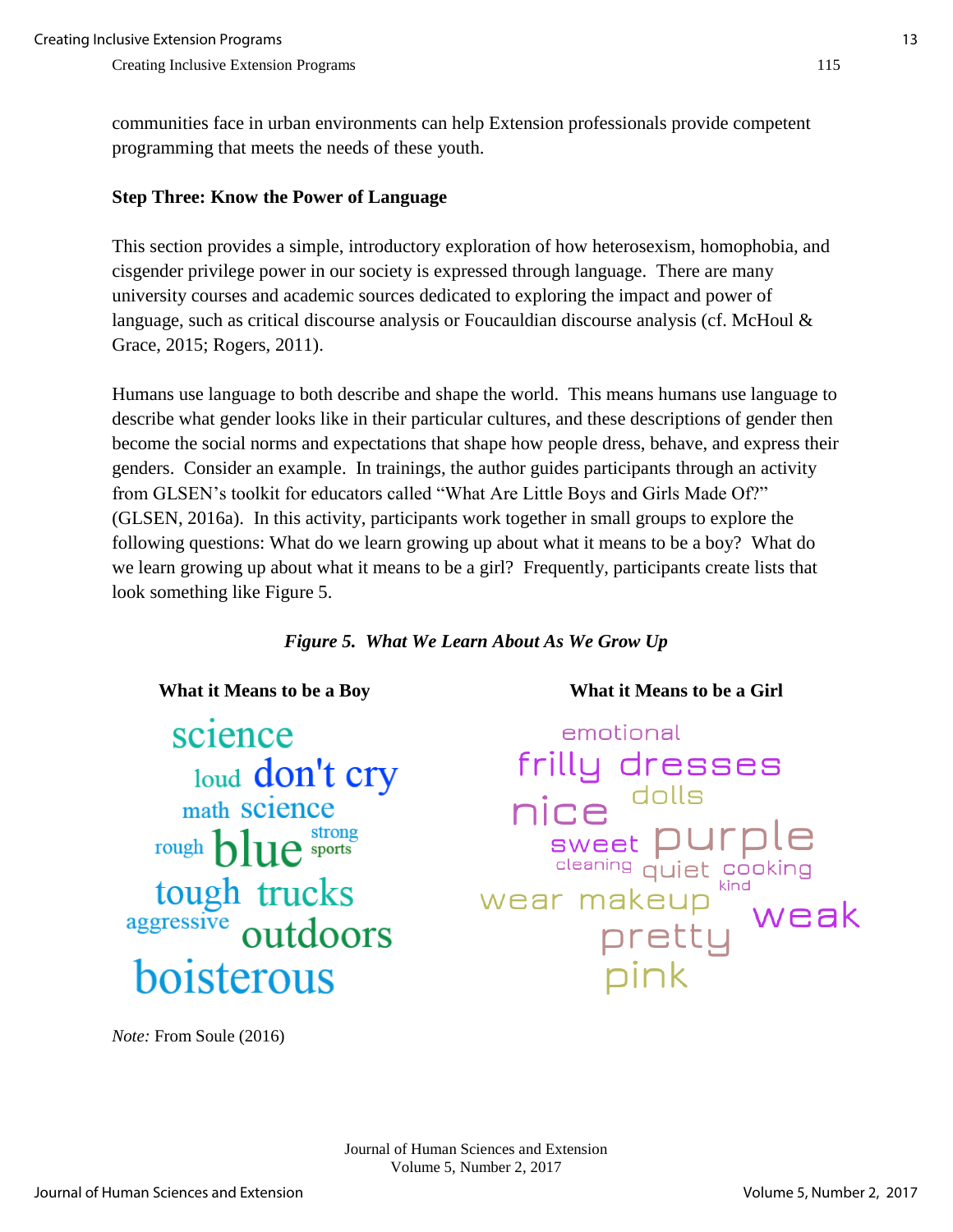Readers are encouraged to consider what other words they would include in these lists. This exercise is not a reflection on what each participant individually believes; rather, the exercise helps participants to consider what youth learn about the ways they are supposed to "perform" their assigned gender by the language around them as they grow up.

Similar to the ways youth learn how to be girls or boys growing up, people also absorb language about individual's whose sex, gender identity, gender expression, and sexual orientation do not align with society's normative expectations. When the author asks training participants, "What does society teaches us about what it means to be gay, lesbian, bisexual, transgender, or intersex?" the lists contain mostly derogatory, hurtful words (see Figure 6).

indecisive crazy selfish wrong unmanly immoral sick <sup>ill</sup> confused<br>promiscuous pedophile molester

 *Note:* From Soule (2016)

Figure 6 highlights the social stigma that society places on individuals who identify as members of LGBTQ+ communities. For youth (and adults) who identify as members of LGBTQ+ communities, hearing and absorbing these words often has negative psychological effect. These psychological impacts may range from increased stress and anxiety to an ongoing sense of threat to one's psychological and/or physical well-being to increased depression. For youth who internalize these social messages, they are likely to experience self-loathing, a sense of isolation from their family, peers, and community, as well as despair (cf. Cunningham et al., 2014; Maurer, 2013). Understanding the impacts of hearing and absorbing such hurtful language can help others understand why youth who identify as members of LGBTQ+ communities are more likely to feel unsafe, to drop out of school, to be homeless, to abuse substances, and to attempt suicide (cf. CDC, 2014; Maurer, 2013). Language (both as a descriptor and a shaper of the social norms) has a significant impact on peoples' psychological and physical well-being, particularly youth who are often still developing their confidence and self-knowing. Understanding the impact of language and using language appropriately is a key factor in creating inclusive programs.

*Figure 6. What We Learn about What it Means to be LGBTQ*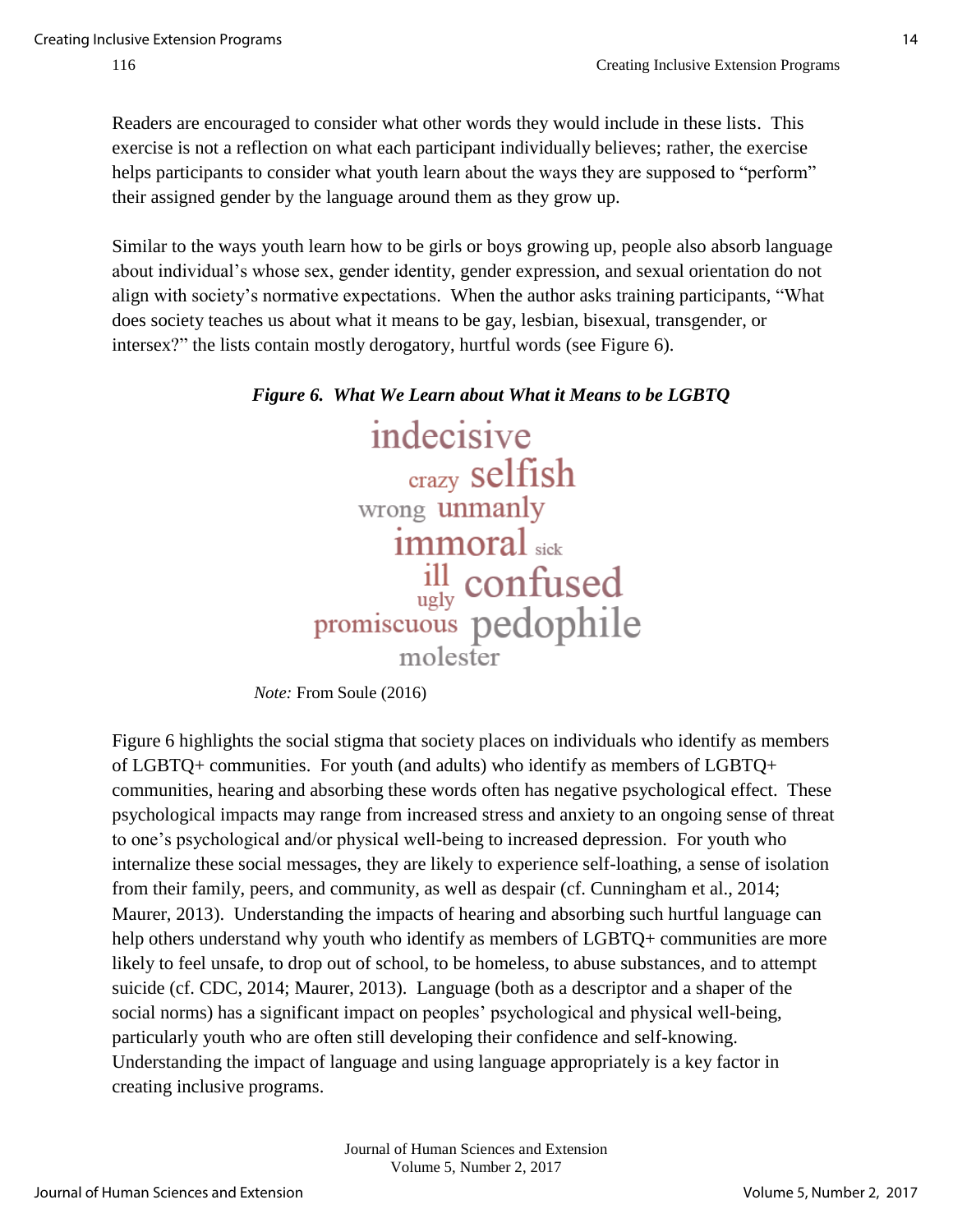The following are suggestions for how Extension professionals can use language to shape and create inclusive Extension programs:

- Use gender-neutral words and pronouns. For example, instead of saying "boys and girls," say "youth." Instead of using "he" or "she," use "they." Use gender neutral words and pronouns in both speech and written communications.
- Develop inclusive programming and presentation materials. For visuals, be sure to represent a variety of family structures, gender expressions, and races/ethnicities. In stories, examples, and scenarios, include people of all sexes, gender identities, and sexual orientations.
- When talking about interpersonal relationships, use words like "parents," "guardians," "siblings," and "partners" rather than gendered alternatives.
- Always be respectful of the way someone self-identifies. Never label another person or use a label someone does not use to self-identify. This means it is inappropriate to call someone gay unless he has specifically identified as gay.
- Never disclose someone's sex, gender identity, or sexual orientation with others.
- Learn about and use the (appropriate) terms and concepts local youth are using to describe LGBTQ+ identities. Particularly in youth communities, terms change and take on localized meanings, so do not just rely on this article or other resources.
- Do not assume someone is heterosexual or cisgender.
- Remember the differences between sex, gender identity, gender expression, and sexual orientation. Do not make assumptions about someone's sexual orientation based on their sex or gender identity.
- Always put people first. Do not just refer to people by one aspect of their identity. For example, the author writes about "students who identify as members of LGBTQ+ communities" rather than LGBTQ+ students.
- When mistakes happen, apologize, use inclusive language, and try to not make the same mistake in the future.

## **Step Four: Focus on Behaviors (Not Identities)**

As recipients of Federal funds, many Extension programs are already governed by comprehensive nondiscrimination policies that identify sex, gender identity, gender expression, and sexual orientation as protected classes. Comprehensive nondiscrimination policies let youth members, partnering organizations, industries, clientele, and colleagues know that Extension programs welcome all individuals. These policies establish that Extension professionals will respond to all inappropriate and discriminatory behaviors and identify the consequences for engaging in behavior that is discriminatory. It is important to note that comprehensive nondiscrimination focuses on inappropriate behaviors (e.g., teen sex) and/or discriminatory behavior (e.g., segregating a youth member who identifies as intersex) rather than focusing on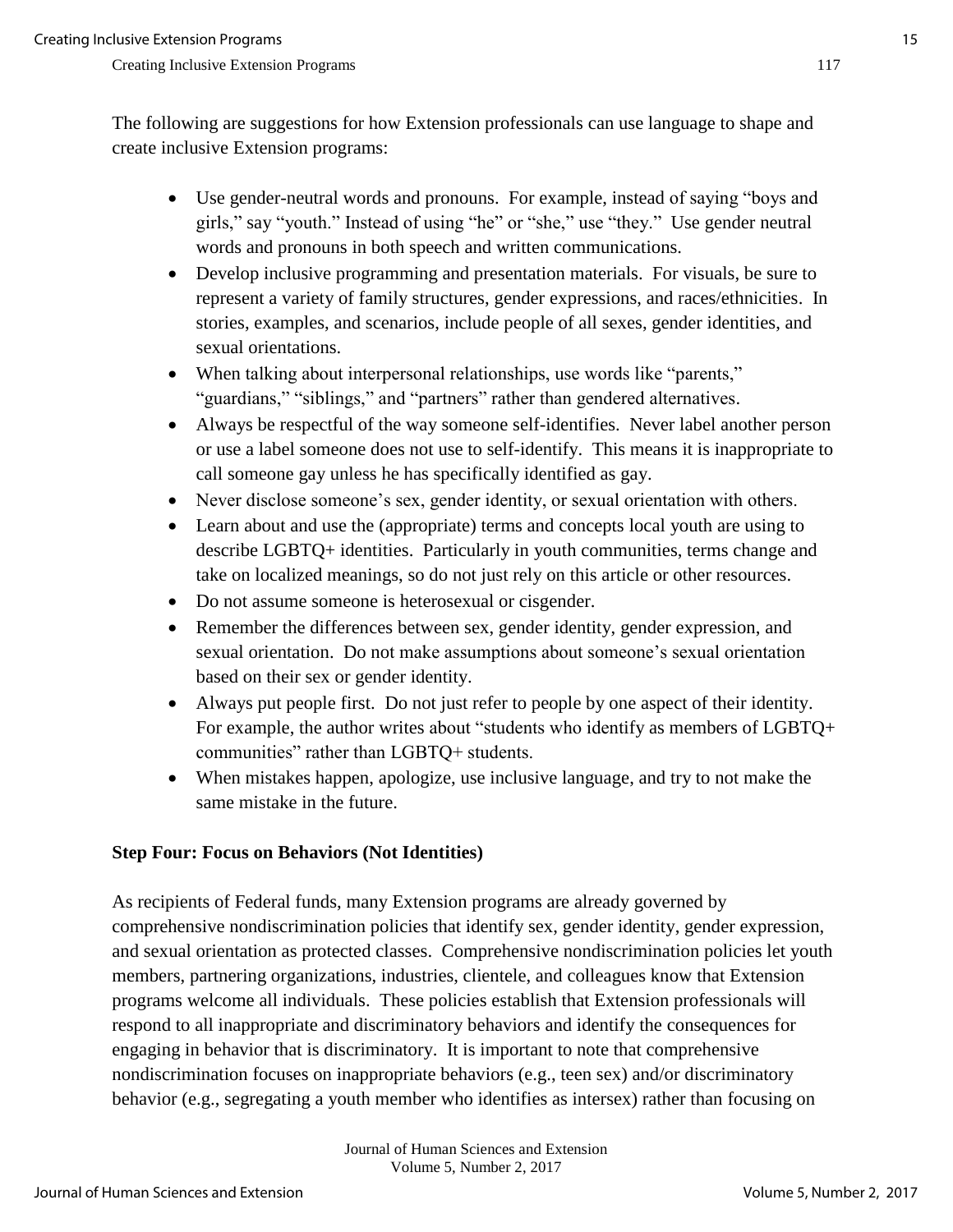people's identities. The role of Extension personnel is to respond to behaviors, rather than to respond to fears about others' identities (e.g., parents concerned about their children interacting with a peer who is bisexual). While these policies are often already in existence, there is significant variation in the way these policies are implemented and enforced around the country. Nonetheless, all Extension personnel can advocate for policies that clearly articulate nondiscrimination for all members of LGBTQ+ communities, particularly in youth-serving programs.

The U.S. Department of Justice and U.S. Department of Education (2016) indicated that, "As is consistently recognized in civil rights cases, the desire to accommodate others' discomfort cannot justify a policy that singles out and disadvantages a particular class of students" (p. 2). Extension programming should provide equal access for people of all sexes, gender identities, gender expressions, and sexual orientations, even if staff, faculty, youth members, adult volunteers, families, other community members, and/or a youth members' own guardians raise objections or concerns. Extension professionals should create and follow inclusive policies and procedures that hold all individuals to the same standards. For example, if there is a policy that personal displays of affection are not permissible, Extension professionals should respond to behaviors that violate these policies and procedures with appropriate corrective actions. In other words, whether a same sex couple or a heterosexual couple is observed kissing, the same corrective action should be taken. If parents are uncomfortable with their child going to camp with a teen leader who has shared a transgender identity, then those parents can choose to limit their own child's participation. However, Extension professionals should not limit the teen leader's participation. If a parent behaves or speaks in ways that violate Extension's nondiscrimination and/or harassment policies as a result of the teen leader's continued participation, then Extension professionals should engage the parent in the appropriate corrective action.

Extension professionals have a responsibility to ensure youth are welcomed into inclusive programs and offer positive and supportive environments that provide physical, mental, and emotional safety. Extension professionals should ensure that all instances of discrimination are addressed, including taking appropriate corrective actions. Additionally, all reports of discrimination against a person's sex, gender identity, gender expression, or sexual orientation should be treated seriously and resolved in the same manner as reports of other forms of discrimination.

#### **Step Five: Advocate for Inclusive Spaces**

This step discusses ways Extension professionals can create or advocate for Extension spaces, documents, and environments that are inclusive of individuals who identify as members of LGBTQ+ communities. The following are examples of inclusiveness:

> Journal of Human Sciences and Extension Volume 5, Number 2, 2017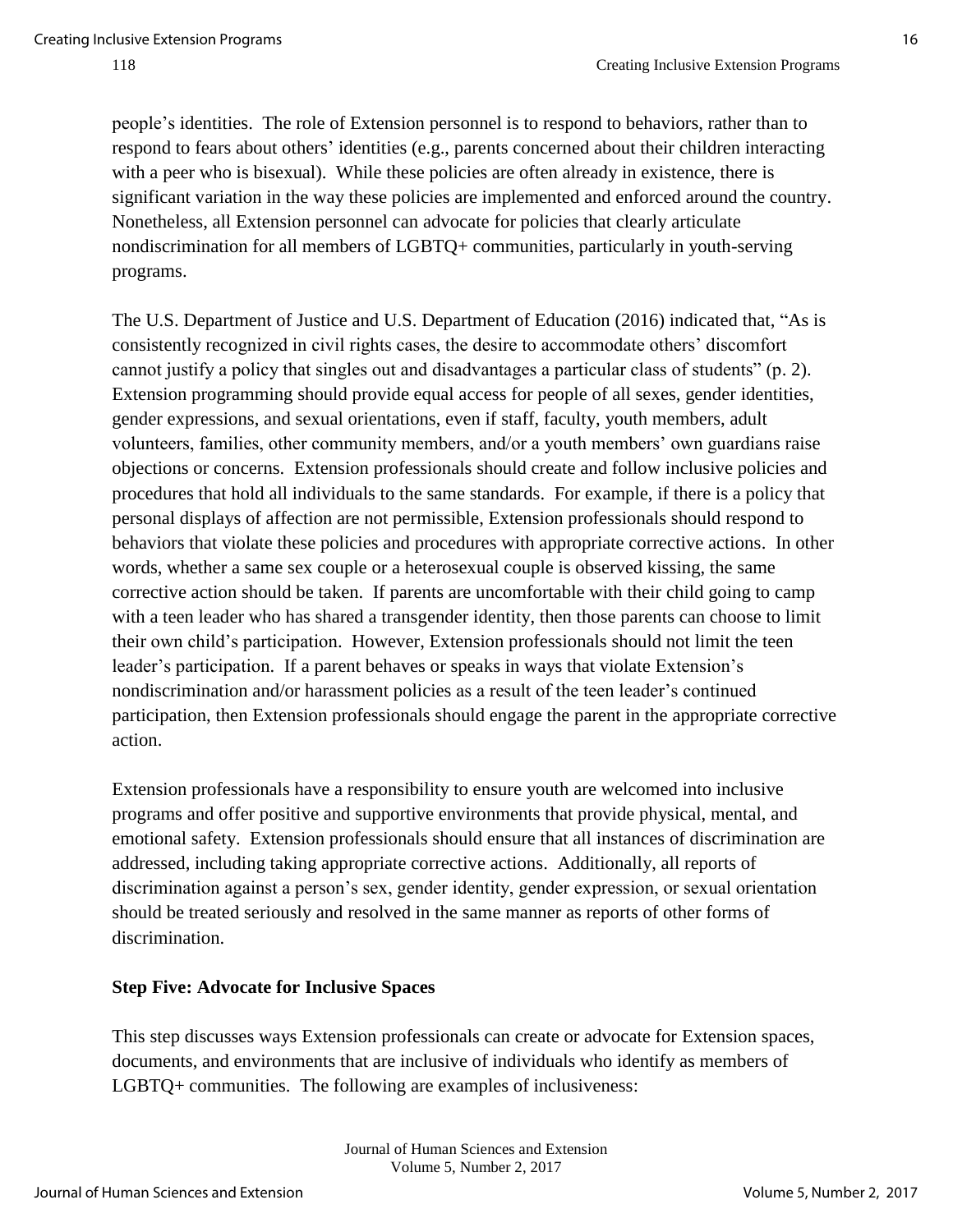- Request all single stall restrooms in Extension buildings be gender inclusive. Making gender inclusive restrooms is as simple as replacing existing gendered restroom signs with signs that just say "Restroom." There are a variety of other options for inclusive signs as well. See Occupational Health and Safety Administration (OSHA; 2015) in the resources section for more information on best practices.
- Lead a peer-to-peer training about the USDA (2015) "And Justice For All" poster, to let the general public and clientele know about their Civil Rights. This poster is required to be on display in Extension offices and programming sites.
- Hang a safe space sticker or poster in a visible place. Wolowic, Heston, Saewyc, Porta, and Eisenberg (2016) examined youth perceptions of safe space stickers and found that "most [youth] recognized and navigated towards these symbols. However, these displays should be backed up by the presence of knowledgeable, supportive persons sensitive to the needs of LGBTQ youth" (p. S1).
- Have lists of local and online resources available for youth, family members, and volunteers. See the resource section for ideas to begin developing resource lists. Also, contact local universities and community health centers to develop a list of local resources.
- Arrange an inclusivity training for others involved in Extension programs. Be sure to advertise these opportunities widely. See HRC Foundation (2017) in the resources section for a source of online trainings that can be shared with colleagues and volunteers.
- Promote youth safety and privacy by requesting all enrollment and registration forms remove questions requesting unnecessary personal information, and ensure language is inclusive. For example, the author recommends asking gender as an open-ended, fill-in the blank whenever possible. If multiple choice is required, consider the following options: Male, Female, Gender Identity Not Listed Above, and Prefer Not to State. For more information on developing inclusive forms, see Killermann (2017) in the resources section.
- Ensure program materials represent a wide-range of people, cultures, and communities. For Extension professionals involved in curriculum development, be sure that curriculum is inclusive. See GLSEN (2017b) in the resources section for research on inclusive curriculum and how to develop inclusive curriculum.
- Share opportunities to engage with LGBTQ+ activities and inclusion through social media. GLSEN and HRC are good organizations to connect with on social media.
- Create opportunities for people to discuss how inequity and inclusion is addressed in Extension programs. Be sensitive to people's differing needs and preferences. Ask for suggestions for improvement, and follow through by implementing these suggestions.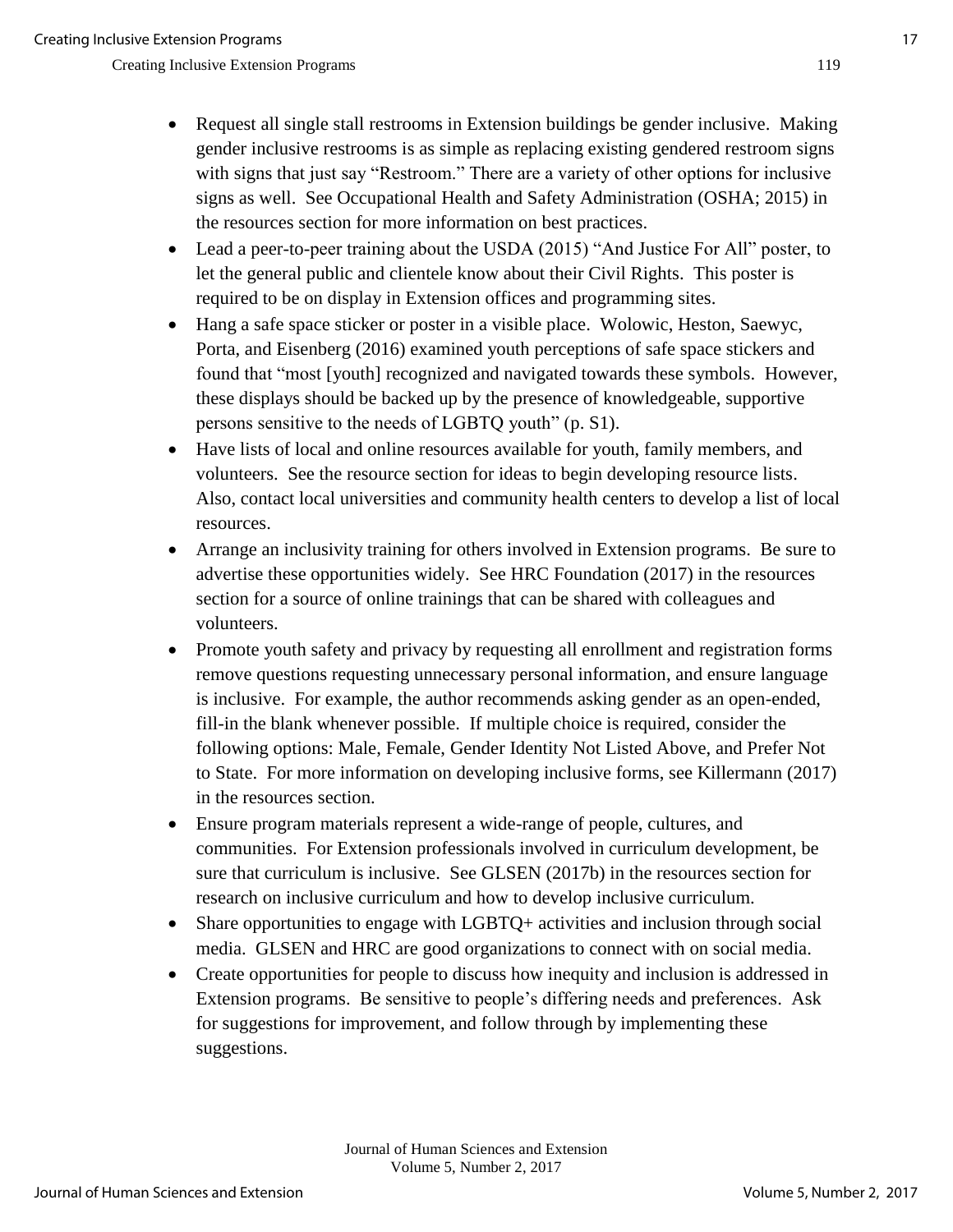Increasing inclusivity for youth members also allows Extension to create more welcoming environments for adults who are engaged in the program, including volunteers, paid personnel, and other community members. Inclusive environments result not only in better outcomes for youth who identify as members of LGBTQ+ communities but can benefit all involved (cf. Meyer & Bayer, 2013; Teaching Tolerance, 2013).

#### **Step Six: Continue to Learn**

Understandings of and terminology for sex, gender identity, gender expression, and sexual orientation evolve over time and can often be specific to geographical areas and to specific youth communities. In this sixth step, Extension professionals are encouraged to keep learning, as well as to circle back around to the first step of keeping an open mind.

In addition to continuing to engage in one's own education, consider ways to help others learn. Like many professionals, "few youth development professionals received any formal education…[and] youth professionals consistently report that they would like research-based information to help them better understand and support LGBT youth" (Russell, 2006, p. 1). Soder (2009) found that "there is a significant opportunity to decrease homophobia among 4-H state leaders through training" (p. 122). Extension professionals who are supervisors of paid employees or volunteers, can create opportunities for others to participate in trainings.

Going forward, there are many ways to continue to participate in learning, particularly for Extension professionals working in urban areas that often have numerous resource centers in their communities. One suggestion is to contact local resource centers, universities, and community organizations to find a list of upcoming trainings or to schedule an on-site training.

There are also many conferences that focus on diversity, including events centered on inclusion of people of all sexes, gender identities, gender expressions, and sexual orientations. For people involved in Extension, the Cultivating Change Summit may be of interest. This summit brings together allies and members of LGBTQ+ communities from around the country who are working in agriculture, government/public service, and agricultural education. Wherever one is on a personal journey toward inclusion, there is always more to learn and share with others.

#### **Summary/Conclusion**

Extension professionals can meet the needs of urban youth who identify as members of LGBTQ+ communities by providing opportunities for participation in positive development in environments that promote emotional and physical safety. Urban Extension professionals should consider offering programming to address some of the specific challenges of urban youth who identify as members of LGBTQ+ communities, such as LGBTQ+ specific health and wellness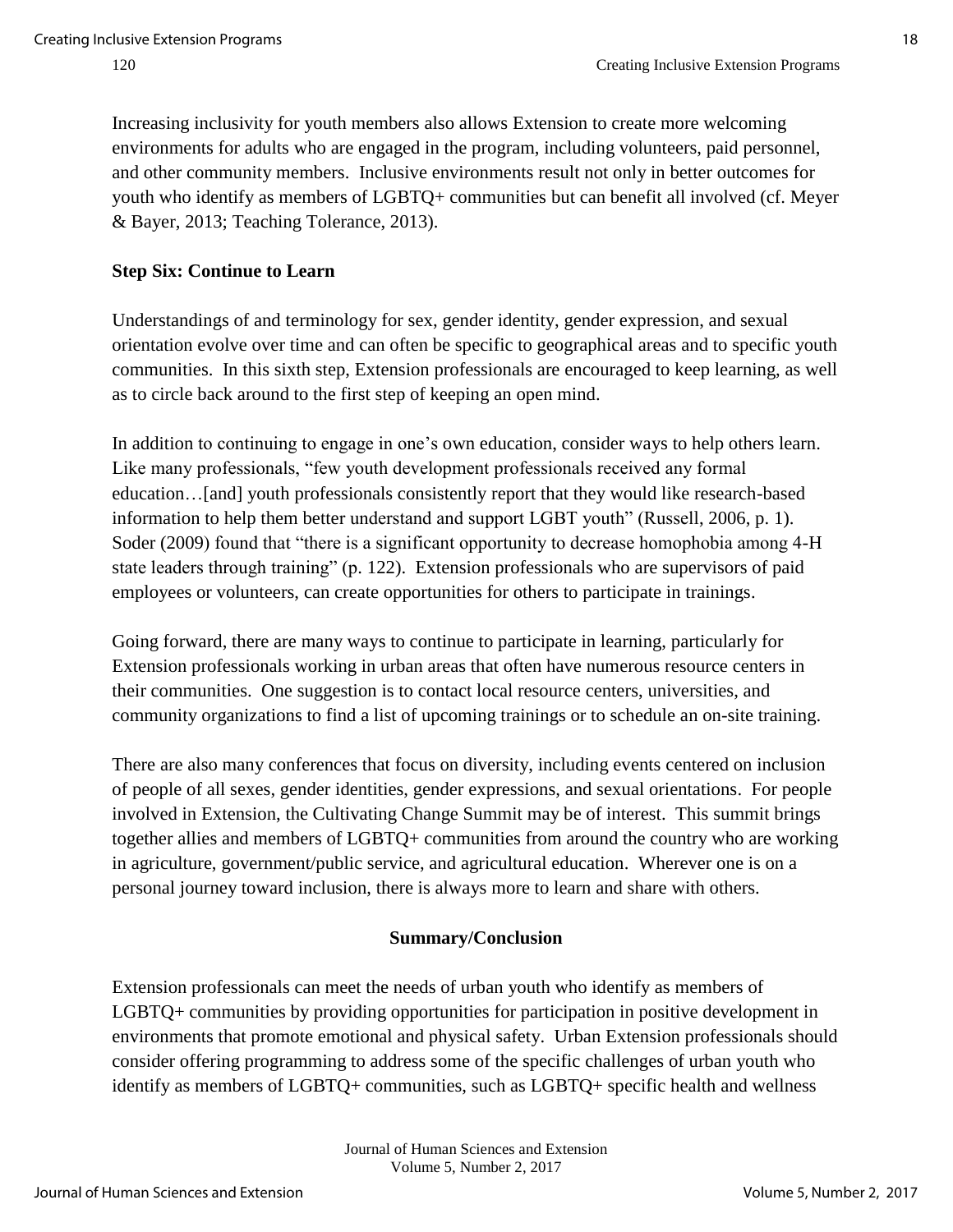education programs. In order to provide inclusive programming, urban Extension professionals need an understanding of the basic concepts of sex/gender, gender identity, gender expression, and sexual orientation that is equal to the understanding of the youth cultures that they serve. At the same time, language is complex and changes quickly, so Extension professionals should talk with the urban youth in their communities to find out how to relate to their specific youth populations. Likewise, trends for LGBTQ+ communities are continuously emerging, so Extension professionals are encouraged to seek up-to-date resources. Additionally, Extension programs should implement research-based and emergent best practices and practical steps for creating inclusive environments for urban youth. At the same time, information that has been published may use terminology and best practices that are out of date. While this article is a much needed step in the path to inclusive Extension programs of urban youth, much work is still needed in Extension. There is a need for systemwide policies that outline inclusive practices and provide program guidance. Efforts are needed to develop comprehensive and ongoing trainings on inclusivity for Extension administrators, academics, educators, and volunteers. Extension efforts may be enhanced by examining others' efforts to improve inclusivity for a variety of urban youth populations who experience discrimination. Future research should focus on measuring the knowledge gained by participating in inclusivity training for Extension professionals, as well as changes in attitudes, perceptions, and preferences in participants' understanding of LGBTQ+ communities in urban areas. Research is needed that examines the experiences of urban youth who identify as members of LGBTQ+ communities in Extension programming. As Extension professionals create more inclusive programs for urban youth, formative and summative evaluation of youth participants' experiences is needed to determine the efficacy of these efforts.

#### **References**

- Abramovich, I. A. (2012). No safe place to go-LGBTQ youth homelessness in Canada: Reviewing the literature. *Canadian Journal of Family and Youth, 4*(1), 29–51. Retrieved from https://ejournals.library.ualberta.ca/index.php/cjfy/article/view/16579
- Balen, A. H., Creighton, S. M., Davies, M. C., MacDougall, J., & Stanhope, R. (2004). *Paediatric and adolescent gynaecology: A multidisciplinary approach.* Cambridge, England: Cambridge University Press. doi:10.1017/cbo9780511527036
- Bilyk, H. T., Wellington, C., & Kapica, C. (2013). Cultures with unique nutrition concerns: Lesbian, gay, bisexual, transgender. *The Official Journal of the Federation of American Societies for Experimental Biology, 27*(1), 625.9. Retrieved from http://www.fasebj.org/content/27/1\_Supplement/625.9
- Blazejewski, G. (2012). *The LGBT special emphasis program of the U.S. Department of Agriculture's Natural Resources Conservation Service. Lesbian, gay, bisexual, and transgender studies commons.* Kingston, RI: University of Rhode Island. Retrieved from http://digitalcommons.uri.edu/glbtc/25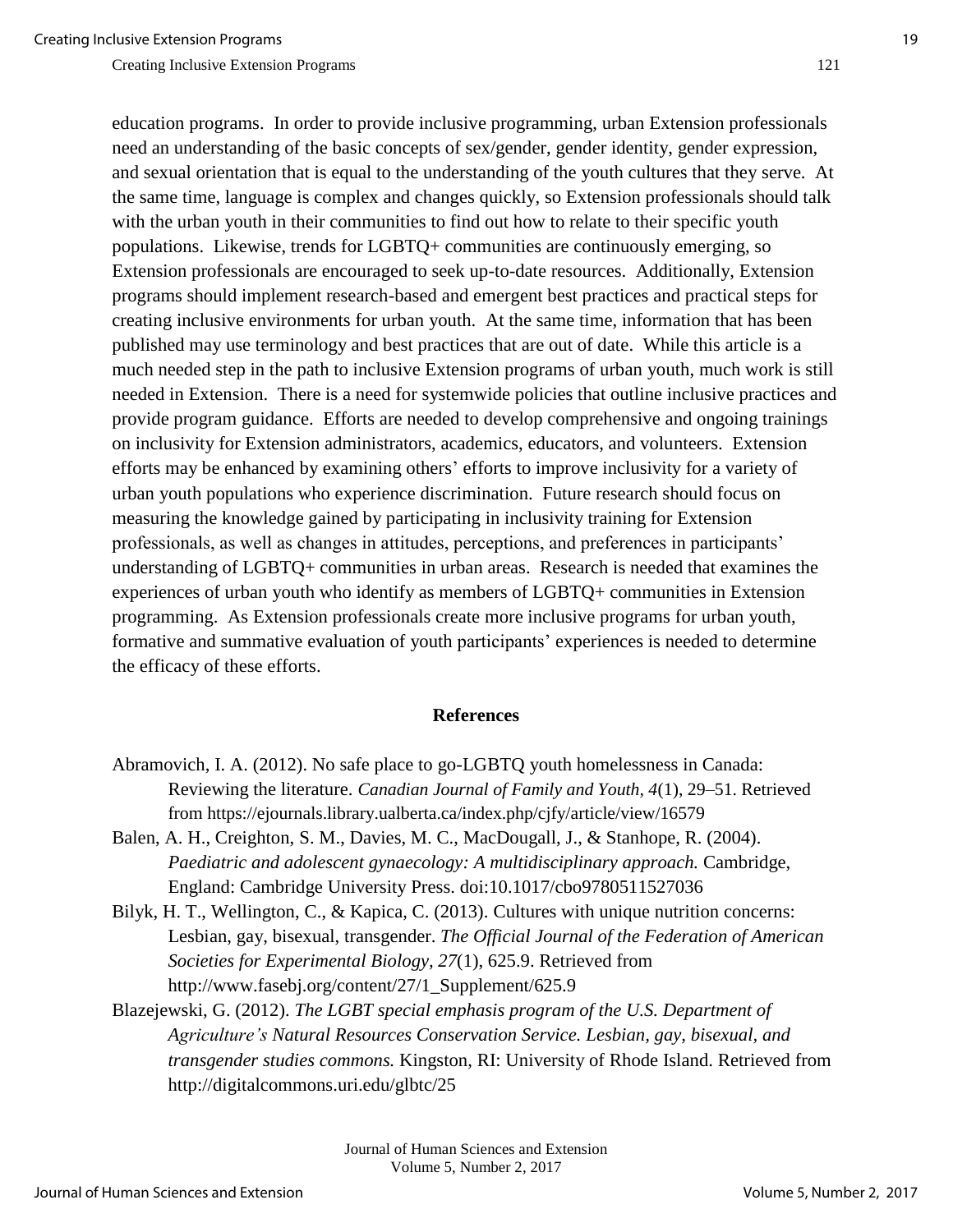- 
- Brown, C., Montgomery, D., & Hammer, T. R. (2017). Perceptions of individuals who are nonmonosexuals held by graduate students: A q methodological study. *Journal of Bisexuality, 17*(1), 73–87*.* doi:10.1080/15299716.2016.1276502
- California Safe Schools Coalition & The 4-H Center for Youth Development, University of California, Davis. (2004). *Safe place to learn: Consequences of harassment based on actual or perceived sexual orientation and gender non-conformity and steps for making schools safer.* Retrieved from http://www.casafeschools.org/SafePlacetoLearnLow.pdf
- Carlson, A. (2016). Sex, biological functions, and social norms: A simple constructivist theory of sex. *NORA - Nordic Journal of Feminist and Gender Research, 24*(1), 18–29. doi:10.1080/08038740.2015.1136681
- Centers for Disease Control and Prevention (CDC). (2014). *LGBT youth.* Retrieved from https://www.cdc.gov/lgbthealth/youth.htm
- Chelvakumar, G. (2016, March 30). Creating safe spaces for LGBTQ youth, families in health care settings. *Pediatric News.* Retrieved from http://www.mdedge.com/pediatricnews/ article/107668/anxiety-disorders/creating-safe-spaces-lgbtq-youth-families-health-care
- Cunningham, M., Pergamit, M., Astone, N., & Luna J. (2014). Homeless LGBTQ *youth*. Washington, DC: Urban Institute. Retrieved from http://www.urban.org/sites/default/ files/alfresco/publication-pdfs/413209-Homeless-LGBTQ-Youth.PDF
- Downing, G. (2013). Virtual youth: Non-heterosexual young people's use of the internet to negotiate their identities and socio-sexual relations. *Children's Geographies, 11*(1), 44– 58. doi[:10.1080/14733285.2013.743280](http://dx.doi.org/10.1080/14733285.2013.743280)
- Dozier, R. (2005). Beards, breasts, and bodies: Doing sex in a gendered world. *Gender & Society, 19*(3), 297–316. doi:10.1177/0891243204272153
- Duke, A. (2014). Creating safe spaces within Extension programs. *Journal of Extension, 52*(6), Article 6TOT2. Retrieved from https://www.joe.org/joe/2014december/tt5.php
- Garcia, A. M., & Slesaransky-Poe, G. (2010). The heteronormative classroom: Questioning and liberating practices. *The Teacher Educator, 45*(4), 244–256. doi:10.1080/08878730.2010.508271
- Gay, Lesbian, and Straight Education Network (GLSEN). (2016a). *Ready, Set, RESPECT! GLSEN's elementary school toolkit*. Retrieved from http://www.glsen.org/sites/default/ files/GLSEN%20Ready%20Set%20Respect%202016.pdf
- Gay, Lesbian, and Straight Education Network (GLSEN). (2016b). *The 2015 national school climate survey: Executive summary.* Retrieved from https://www.glsen.org/sites/default/files/GLSEN%202015%20National%20School%20Cl imate%20Survey%20%28NSCS%29%20-%20Executive%20Summary.pdf
- Gay, Lesbian, and Straight Education Network (GLSEN). (2017a). *Inclusion and respect: GLSEN resources for educators.* Retrieved from http://www.glsen.org/educate/resources
- Georgia Safe Schools Coalition. (2017). *Resources*. Retrieved from http://www.georgiasafeschoolscoalition.org/resources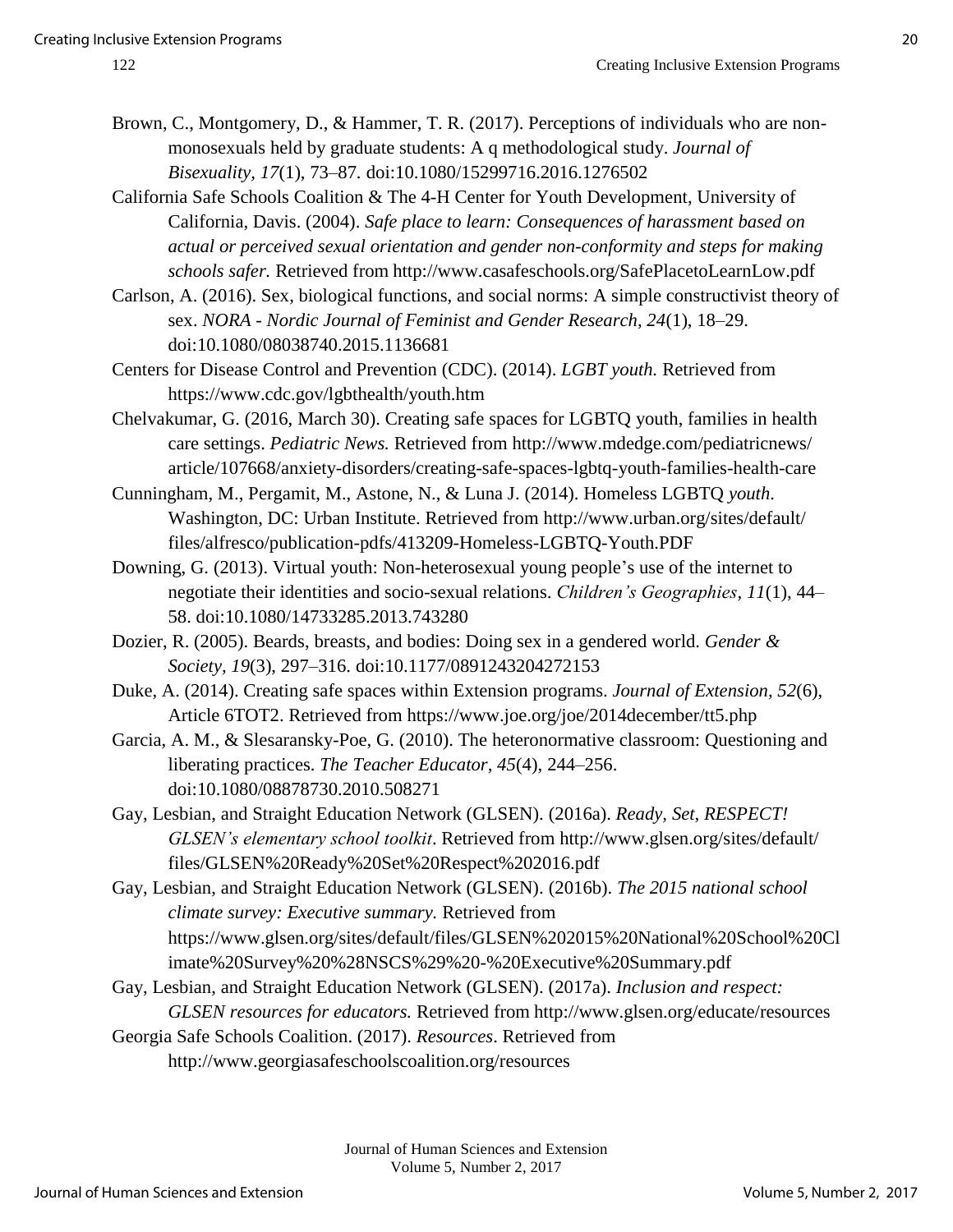- Gordon, A. R., Conron, K. J., Calzo, J. P., Reisner, S. L., & Austin, S. B. (2016). Nonconforming gender expression is a predictor of bullying and violence victimization among high school students in four U.S. school districts. *Journal of Adolescent Health, 58*(2), S1–S2. doi:10.1016/j.jadohealth.2015.10.019
- Gorman-Murray, A., & Nash, C. J. (2014). Mobile places, relational spaces: Conceptualizing change in Sydney's LGBTQ neighborhoods. *Environment and Planning D: Society and Space, 32*(4), 622–641. doi[:10.1068/d14012](https://doi.org/10.1068/d14012)
- Graham, J., Phelps, L., & Parsons, B. (2004). *Creating safe spaces for all youth: Working with gay, lesbian, bisexual, transgender and questioning youth* [Bulletin #4428]. Retrieved from https://extension.umaine.edu/publications/4428e/
- Ingram, P. D. (2005). A snapshot of the change agent states for diversity project. *Journal of Extension, 43*(1), Article 1FEA5*.* Retrieved from http://www.joe.org/joe/\2005february/ a5.shtml
- Jagose, A. R. (1996). *Queer theory.* New York, NY: Melbourne University Press.
- Killermann, S. (2013). *The social justice advocate's handbook: A guide to gender.* Austin, TX: Impetus Books.
- Maurer, L. (2013, June). LGBTQ inclusion in youth program environments. *Practice Matters*. Retrieved from http://www.actforyouth.net/resources/pm/pm\_lgbtq\_0613.pdf
- McGuire, J. K., & Catalpa, J. M. (2016). *Sexual minority youth in community programs*. Retrieved from https://cyfar.org/sites/default/files/cyfar\_research\_docs/Factsheet\_ LGTBQ.pdf
- McHoul, A., & Grace, W. (2015). *A Foucault primer: Discourse, power, and the subject.* New York, NY: Routledge.
- Meyer, I. H., & Bayer, R. (2013). School-based gay-affirmative interventions: First amendment and ethical concerns. *American Journal of Public Health, 103*(10), 1764–1771. doi:10.2105/ajph.2013.301385
- Misyak, S.A., Ledlie Johnson, M., Midkiff, J., Serrano, E., & Farris, A. (2016). Advancing the field: Language and training for inclusion of LGBT communities in nutrition programming. *Journal of Nutrition Education and Behavior, 48*(2), 157. doi[:10.1016/j.jneb.2015.11.007](http://dx.doi.org/10.1016/j.jneb.2015.11.007)
- National 4-H Council. (2011). *Junk Drawer Robotics.* Chevy Chase, MD: National 4-H Council.
- Oswalt, S. B., Evans, S., & Drott, A. (2016). Beyond alphabet soup: Helping college health professionals understand sexual fluidity. *Journal of American College Health*, *64*(6), 502–508. doi:10.1080/07448481.2016.1170688
- Peterson, S, Roche, B., Johns, M., Go, C., Nathaniel, K., & Varcoe, K. (2011). *Hunger Attack! Feed Your Appetite—Protect Your Wallet* [Publication #8275]. Retrieved from http://moneytalks4teens.ucanr.edu/newsltr\_hunger\_attack.pdf
- Poirier, J. M., Fischer, S. K., Hunt, R. A., & Bearse, M. (2013). *A guide for understanding, supporting, and affirming LGBTQI2-S children, youth, and families.* Washington, DC: American Institutes for Research.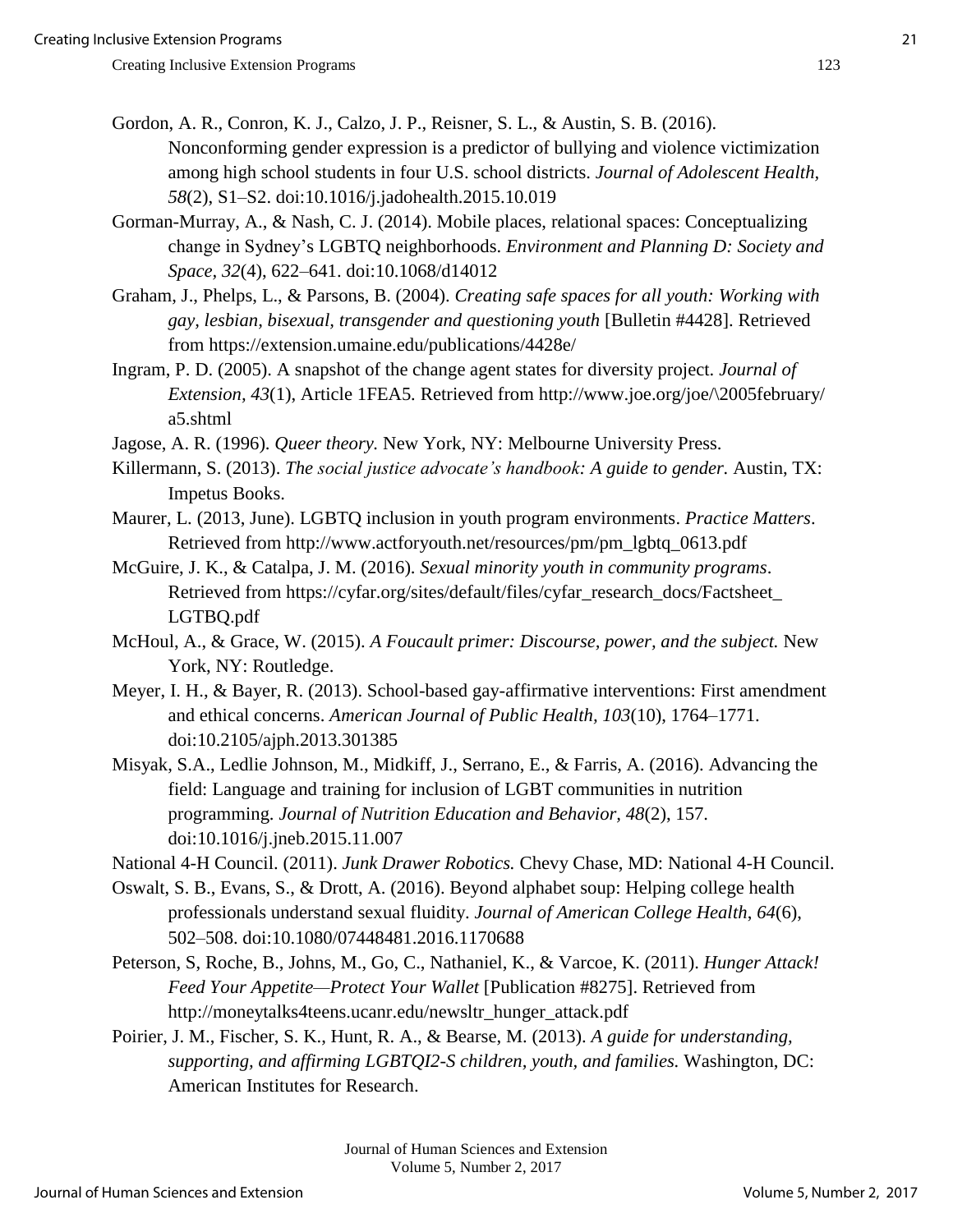- Rand, E. J. (2013). Queer critical rhetoric bites back. *Western Journal of Communication, 77*(5), 533–537. doi:10.1080/10570314.2013.799285
- Rogers, R. (2011). An introduction to critical discourse analysis in education (2<sup>nd</sup> ed.). New York, NY: Routledge. doi[:10.4324/9780203836149](https://doi.org/10.4324/9780203836149)
- Russell, S. (2006). *Understanding and supporting LGBT youth: Training youth professionals, volunteers, and advocates.* [Funding Report]. Retrieved from https://extension.arizona. edu/sites/extension.arizona.edu/files/resources/2005\_Russell\_Report.pdf
- Savin-Williams, R. C. (2014). An exploratory study of the categorical versus spectrum nature of sexual orientation. *The Journal of Sex Research, 51*(4), 446–453. doi:10.1080/00224499.2013.871691
- Soder, J. R. (2009). *4-H state leaders' readiness to support lesbian and gay youth-assessing leaders' lesbian and gay knowledge, homophobic attitudes, and best practices implementation* (Doctoral dissertation). Retrieved from https://etd.ohiolink.edu/ rws\_etd/document/get/osu1259598794/inline
- Soule, K. E. (2016). *Creating inclusive programs and work environments for individuals who identify as members of LGBTQ+ communities* [Virtual, on-demand staff training for North Dakota State University].
- Teaching Tolerance (2013). *Best practices: Creating an LGBT-inclusive school climate.* Retrieved from http://files.eric.ed.gov/fulltext/ED541266.pdf
- U.S. Department of Agriculture (USDA). (2011). *4-H National Headquarters fact sheet: Essential elements.* Retrieved from https://nifa.usda.gov/sites/default/files/resource/ Essential\_Elements.pdf
- U.S. Department of Agriculture (USDA). (2015). *And justice for all*. Retrieved from https://nifa.usda.gov/sites/default/files/resource/AD\_475C\_Red.pdf
- U.S. Department of Justice and U.S. Department of Education (2016). *Dear colleague letter on transgender students*. Retrieved from https://www2.ed.gov/about/offices/list/ocr/letters/ colleague-201605-title-ix-transgender.pdf
- Vilain, E. (2016). Unit 11 biology of sex and gender: Expert interview transcripts. *The Annenberg Foundation.* Retrieved from https://www.learner.org/courses/biology/units/ gender/experts/vilain.html
- Wolowic, J. M., Heston, L., Saewyc, E., Porta, C., & Eisenberg, M. (2016). Embracing the rainbow: LGBTQ youth navigating "safe" spaces and belonging in North America. *Journal of Adolescent Health, 58*(2), S1–S19. doi:10.1016/j.jadohealth.2015.10.018
- Ybarra, M. L., Mitchell, K. J., Kosciw, J. G., & Korchmaros, J. D. (2015). Understanding linkages between bullying and suicidal ideation in a national sample of LGB and heterosexual youth in the United States. *Prevention Science, 16*(3), 451–462. doi:10.1007/s11121-014-0510-2

*Dr. Katherine E. Soule*, University of California Cooperative Extension, is an academic working in Extension who helps others around the nation increase the inclusivity of Extension programs